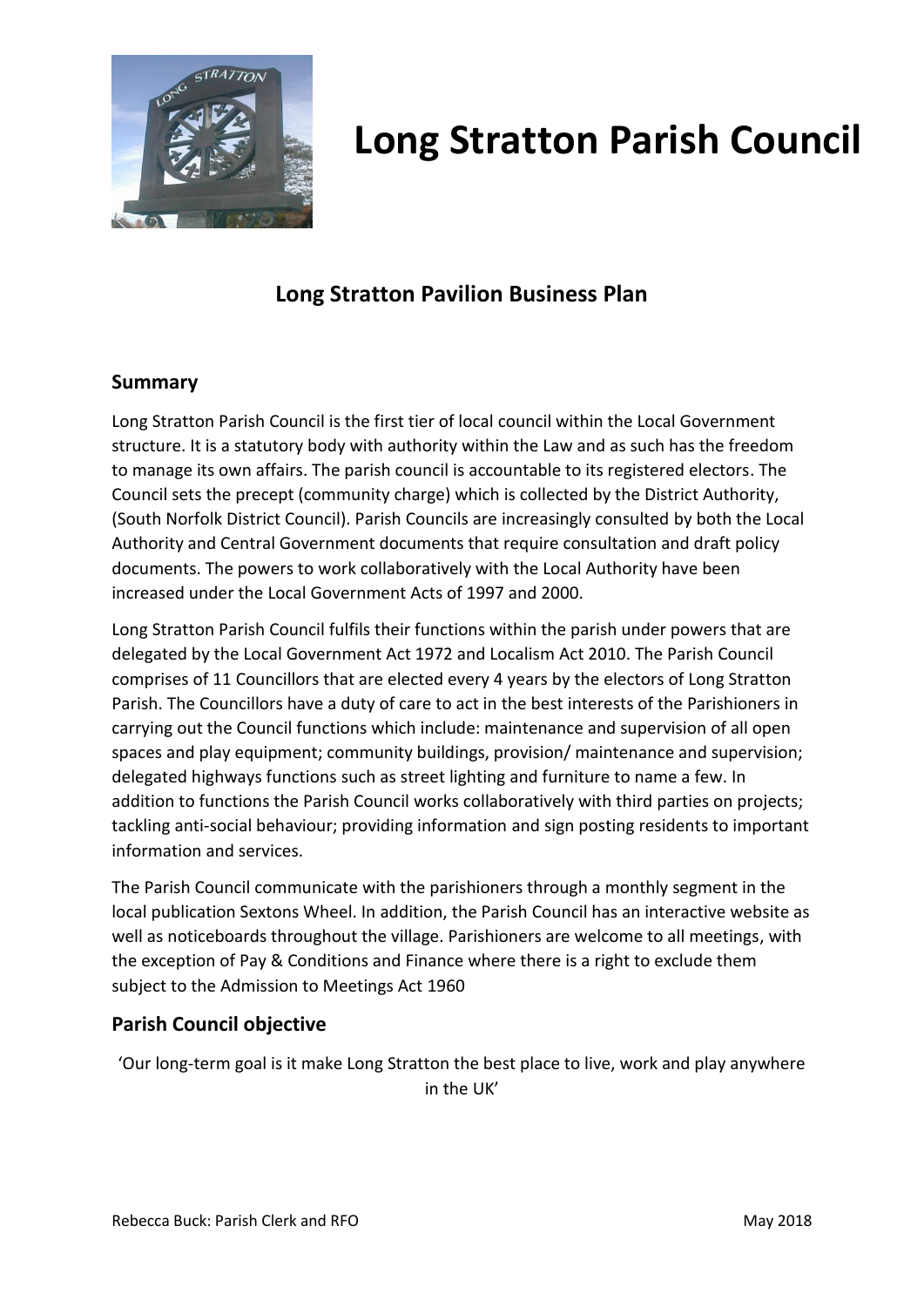

### **The business plan**

This business plan sets out the Council's objective to deliver a new sporting pavilion and public conveniences on the footprint of the existing pavilion and public conveniences which are no longer fit for purpose and pose a health and safety concern.

The business plan follows the following format.

- Background to Long Stratton
- Rationale for the project
	- o Background to the existing facilities
- Market research
- Alternative facilities within Long Stratton
- Project proposal
	- o What we want to achieve
	- o External Structure
	- o Internal Structure
	- o Additional requirements
- Management of the project
- Sustainability
	- o Existing Hirers
	- o Potential hirers
	- o Building efficiency
- Finance
	- o Council Accounts
	- o Project funding
	- o Running costs
	- o Income
- Risks
- Review

### **Background to Long Stratton**

Long Stratton is a civil parish in Norfolk, it covers an area of 4.05sq miles and has a substantial population of 4,424<sup>i</sup>. The village is situated on the A140 and is approximately 12 miles from Norwich.

Long Stratton borders five other Parishes are Tharston and Hapton, Tasburgh, Morning Thorpe, Pulham Market and Wacton.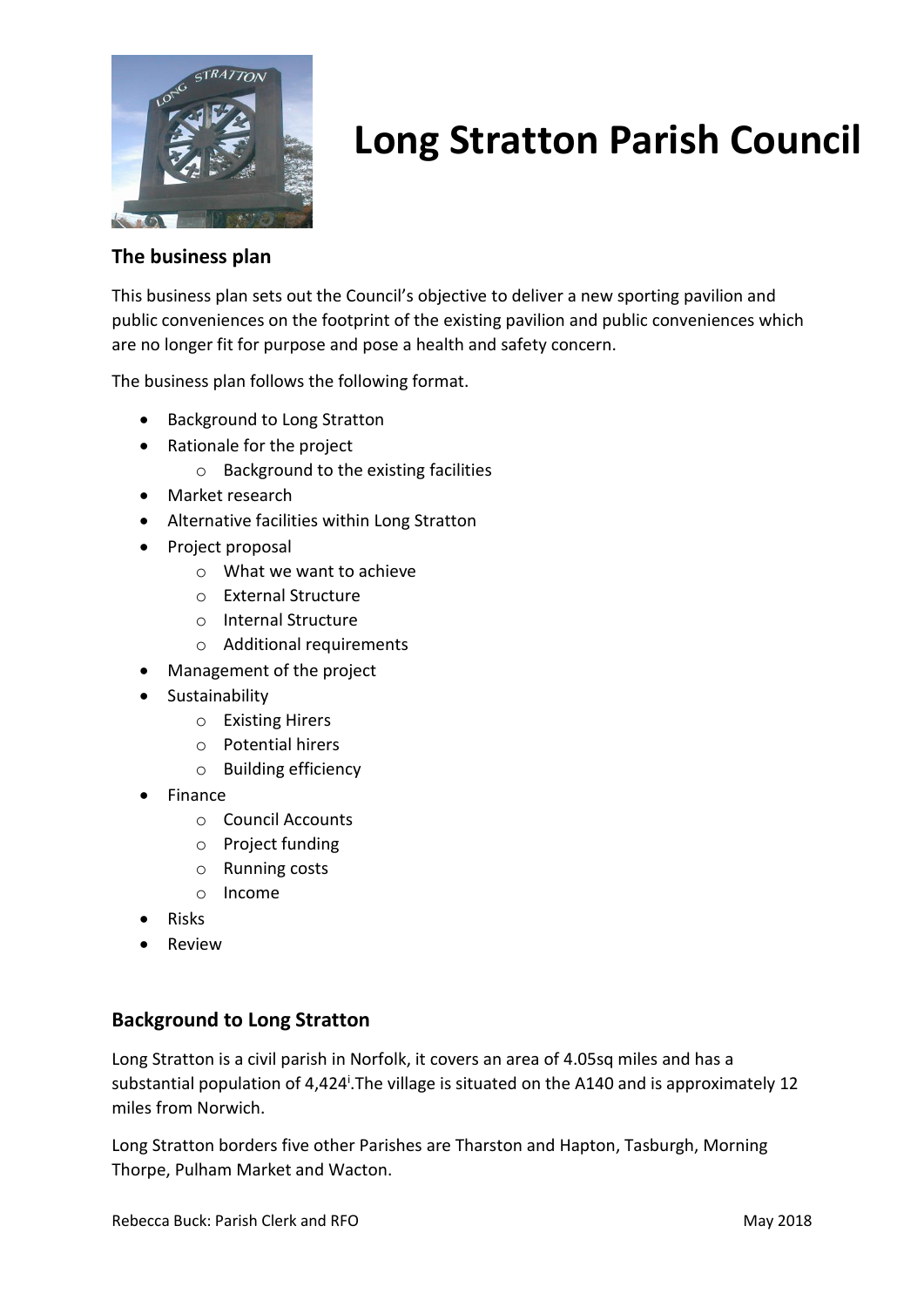

There are 3 schools in Long Stratton, a high school, middle school and junior school as well as a doctor's surgery, a medium size co-op and 2 shopping precincts. The Parish is on the main route between Norwich and Ipswich and there are regular bus services running to Norwich.

Long Stratton is set to grow substantially over the next  $10 - 15$  years with outline planning permission being granted for 1200 homes and a detailed planning permission expected imminently for an additional 600 homes. Additional employment areas have been identified as part of the development and a bypass.

Long Stratton is therefore, a growth Parish which will become a Town, comprising of 20<sup>th</sup> century properties with cutting edge technology with limited leisure facilities.

The long-term goal to make Long Stratton the best place to live, work and play anywhere in the UK but in addition to this Long Stratton already has a vibrant and diverse resident community with thriving local businesses which provide a wide range of services and facilities. Combined with the proposed development and the Neighbourhood Plan that the Parish Council are working hard to produce Long Stratton will be an attractive Parish and Town that will be appeal to all.

### **Rational for the project.**

**Background to the Pavilion and Public Conveniences.**



The above photos show the current timber built pavilion from the carpark with the public conveniences to the far end of the second photo.

### *Internal views of the pavilion.*

The Pavilion has been in existence for since 1969 and historically was used as a sporting hub by the community, the pavilion offered refreshments during sporting events and the club room was well used holding community events. With the inclusion of the public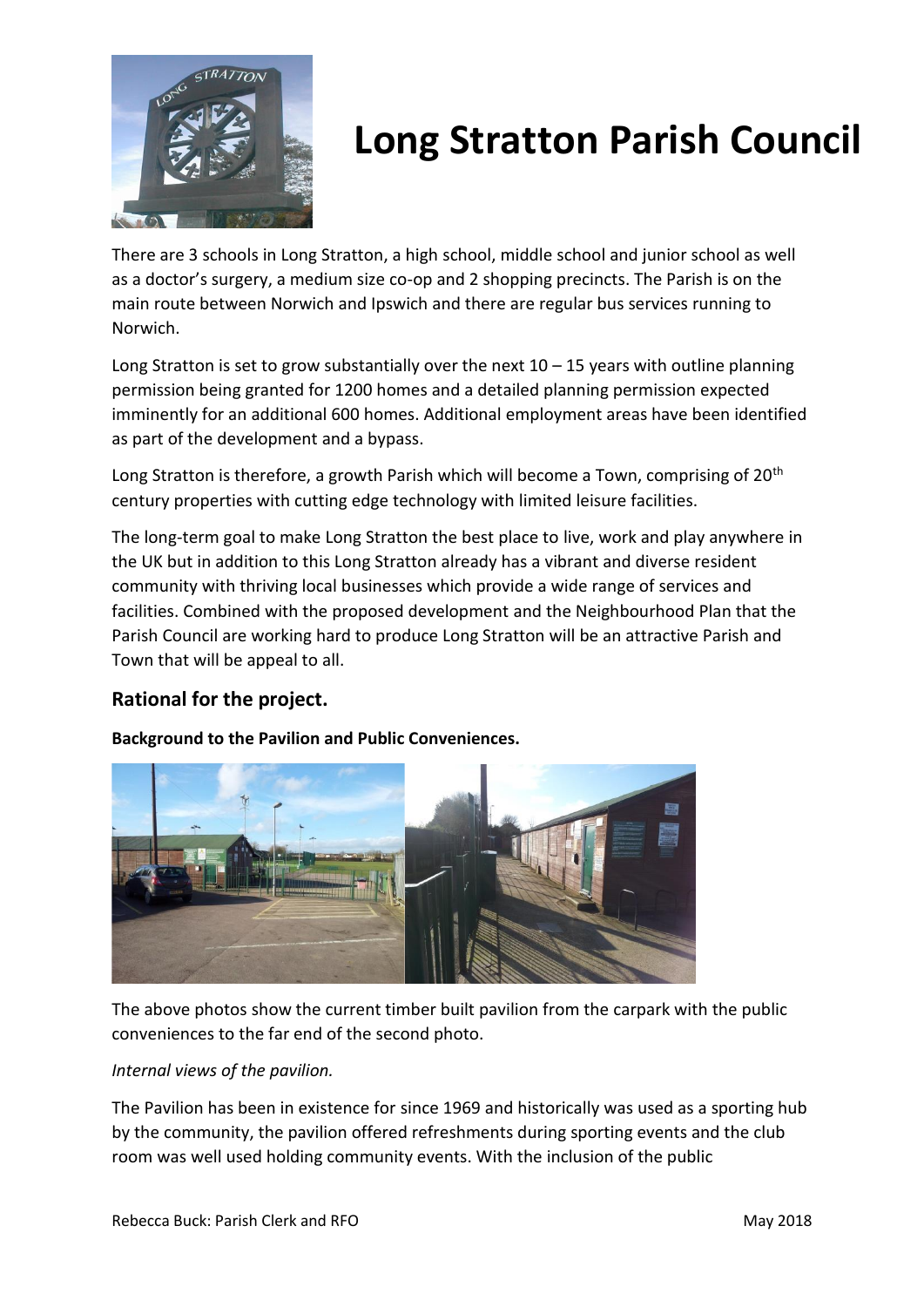

conveniences, Long Stratton pavilion and playing fields played a vital part in enhancing community spirit.

The current site, over the years, due to dilapidation has become unusable and is not fit for purpose, as a result it has become prone to vandalism and anti social behaviour, which in turn causes parishioner disgruntlement and additional cost to the public purse through the Parish Council. The public conveniences are currently closed as a concern under the Health and Safety Act 1974.

The site consists of:

The pavilion which has.

- A club room, this will seat approx 25 people and is used purely by Long Stratton FC for match day events. It is cold and damp and currently is being used to store faulty equipment. There is minimal storage, not sufficient for tables and chairs.
- Officials rest room and changing room. The rest room door is faulty and therefore does not lock leaving it prone to vandalism and ASB
- A Kitchen which is not fit for preparing food nor hot drinks
- Changing rooms
- Internal Walls and celings are bowing with damp and requires daily inspection to check the condition hasn't worsened.
- Tiles
- There are no disabled facilities.
- Showers are insufficient in both space and water flow.

The external area consists of:

- Sheds and Garages which are rusting and rotting and in some cases no longer secure without additional security facilities.
- CCTV which is prone to vandalism
- A sheltered area which is a beacon for ASB and is a regular hotspot for under age drinking, drugs and sexual activity.

The public toilets

- The toilets are not fit for purpose
- Toilet seats have been broken off and the handles too have been missing
- The sinks are cracked
- The tiles are chipped and grubby
- The toilets have been recently closed on the grounds of health and safety.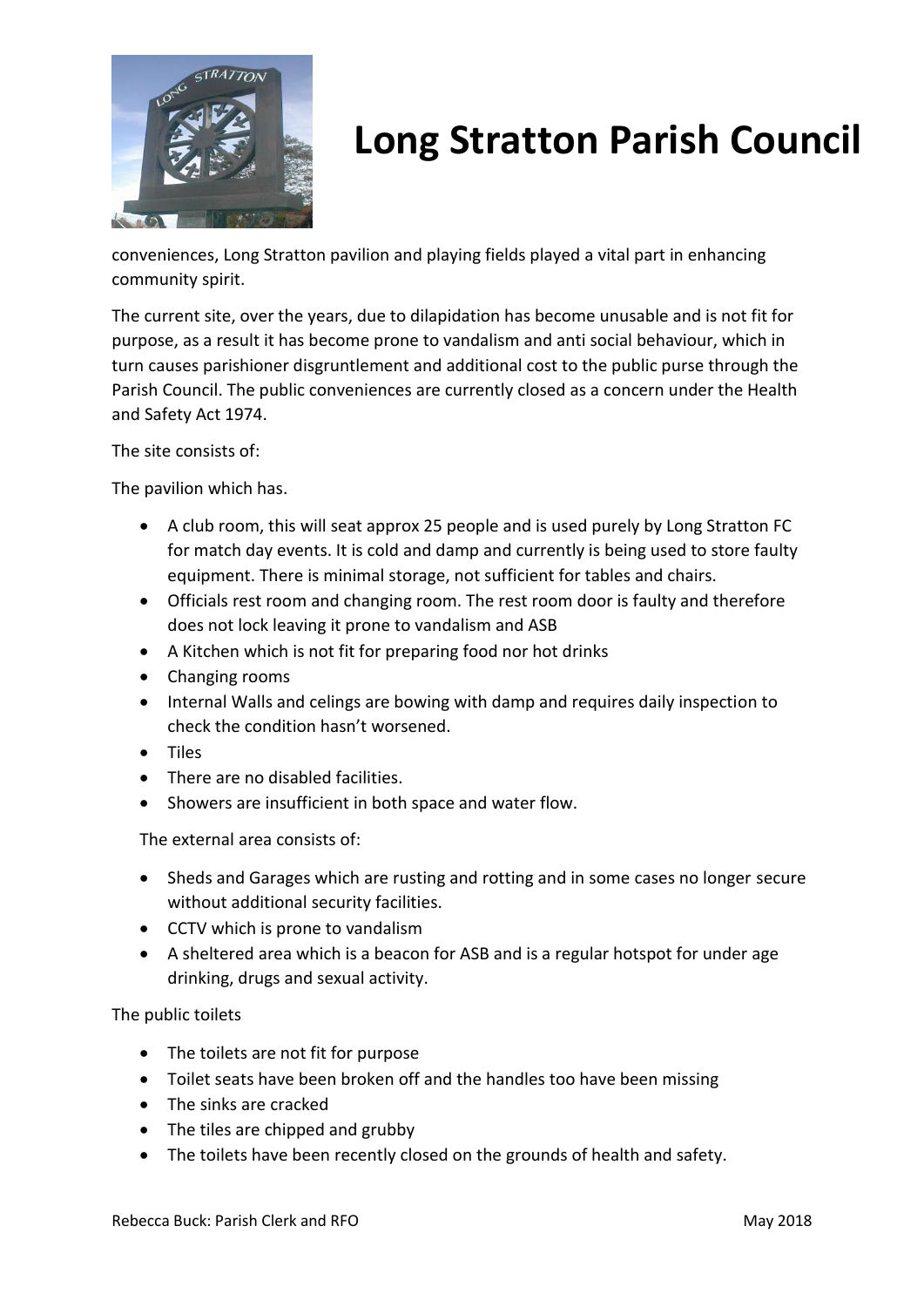

Other areas which may be impacted by the project are 2 childrens play areas. The first play area immediately outside the pavilion is wooden and it has been proposed that this is moved to another central site in Long Stratton. The play area adjacent to the project site has potentially been identified as a car parking area. The play equipment needs modernising and therefore as a result of this project it is anticipated that the play ground will be located to another area of the playing fields and will receive a 'makeover' suitable for the under 10's.

The mult purpose sports area (MUGA) will also receive some much needed maintenance.

### **Market research**

### **The need for a Pavilion and public conveniences**

The Pavilion has always been a instrumental part of enhancing community spirit, currently it is home to Long Stratton football club who have utilised the playing fields for a number of years. Long Stratton football club have football teams ranging from adult right down to primary school age providing training and matches (please see existing hirers)

Nationally and regionally obesity levels in children are rising, with 1/3 of children between ages of 11-15 and a  $\frac{1}{4}$  of all 2-10 yrs are overweight and obese  $\frac{1}{10}$  In the South Norfolk District 22.1% of recetion children are overweightand obese and 30.5% of Year 6 children are overweight and obese.<sup>iii</sup>

Majority of the children come from the 3 schools that are currently within Long Stratton,Junior, Middle and High School. Currently these schools provides education to 988; 4-16 yr olds <sup>iv</sup>and with an additional 1800 houses proposed for Long Stratton, the volume of youth within the village will be rise and it has been identified that additional educational establishments will be required within the Parish.

An Australian paper written in 2003 'Sport, physical activity and Anti Social Behaviour in Youth' identifies that by encouraging youth to undertake Sport shows a decrease in ASB and long term criminology.  $\frac{v}{25\%}$  of all crimes in Long Stratton are as a result of ASB.<sup>vi</sup>

As well as providing a modern community hub, the site will benefit from staff presence and CCTV protected from vandalism.

The playing fields, having been identified as a current and future location for sporting and community activities provides a need for modern, workable toilets. In addition to this, the Pavilion will be sited beside a well used footpath that is by all and is a route commonly taken by school children. The playing fields also offers the main park within Long Stratton.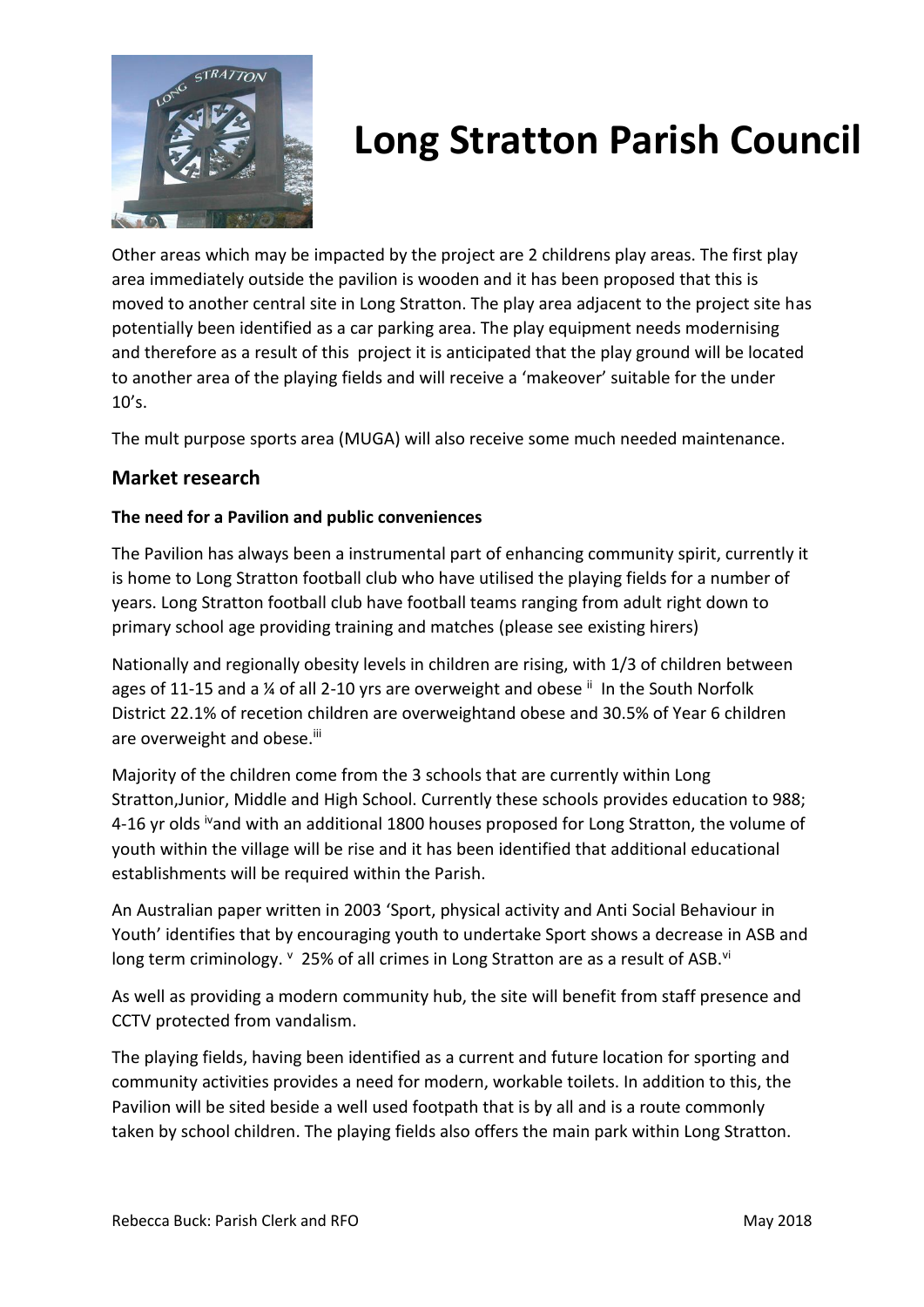

Football will be just one element that the Community Pavilion will support. Long Stratton Council want to reach all demographics.

The population of Long Stratton as a whole, is older than the national average. The population of Long Stratton is also older than the Norfolk average, making Long Stratton an older person's location.<sup>vii</sup>

| <b>AGE</b>      | <b>SOUTH NORFOLK</b> | <b>NORFOLK</b> | <b>ENGLAND</b> |
|-----------------|----------------------|----------------|----------------|
| Age 0 to 4      | 5.5%                 | 5.4%           | 6.3%           |
| Age 5 to 9      | 5.1%                 | 4.9%           | 5.6%           |
| Age 10 to 14    | 6.1%                 | 5.4%           | 5.8%           |
| Age 15 to 17    | 3.8%                 | 3.5%           | 3.7%           |
| Age 18 to 24    | 6.3%                 | 8.4%           | 9.4%           |
| Age 25 to 29    | 4.6%                 | 5.8%           | 6.9%           |
| Age 30 to 44    | 18.4%                | 18%            | 20.6%          |
| Age 45 to 59    | 20.9%                | 19.6%          | 19.4%          |
| Age 60 to 64    | 7.7%                 | 7.4%           | 6%             |
| Age 65 to 74    | 11.4%                | 11.2%          | 8.6%           |
| Age 75 to 84    | 7.2%                 | 7.4%           | 5.5%           |
| Age 85 and over | 2.8%                 | 3%             | 2.3%           |
| Mean Age        | 43                   | 42.7           | 39.3           |
| Median Age      | 45                   | 43             | 39             |

Long Stratton Council would like the Community Centre to support activities for Health and Wellbeing for the older generation as well as the youth, please see potential hirers.

Another demographic that the Council anticipate the Community Pavilion will support will be those that are physically and mentally impaired. Persons with disabilities often face society barriers and evokes negative perceptions and discrimination in many socities which deprives them of opportunites essential to their socail development, health and well being. Sport can help reduce the stigma and discrimination associated with disabilitiy because it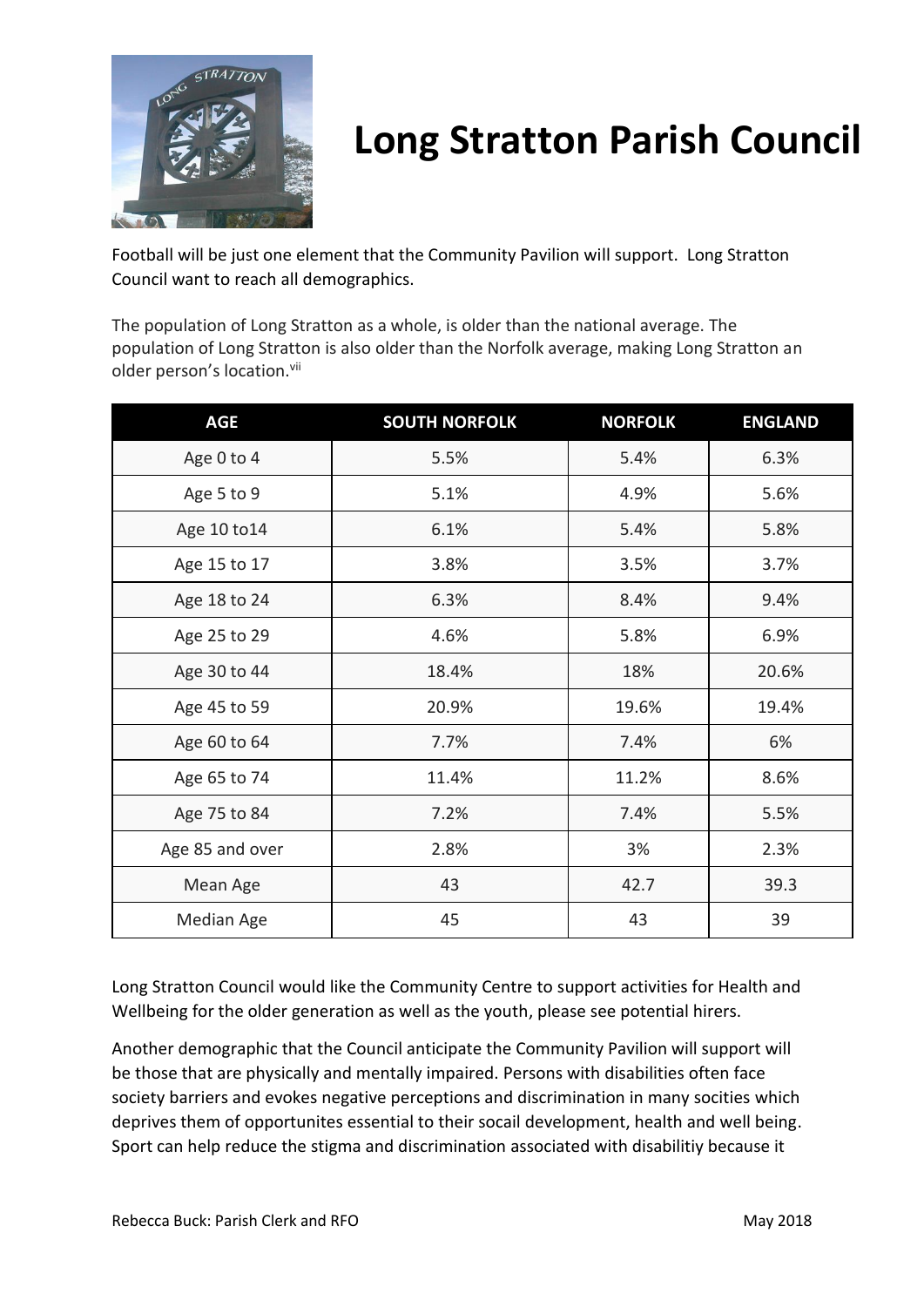

can transform community attitudes about persons with disabilities by highlighting their skills and refucung the tendency to see the disability rather than the person. Vili

According to Sport England Survey<sup>ix</sup> 4 out of 5 people disabled people take little or no exercise, but not through choice, 7 out of 10 people want to increase their physical activity. Paticipating in any activity, social and physical, will enjoy:

- A 30% lower risk of early death
- Up to a 35% lower risk or coronary heart disease and stroke
- Up to a 50% lower risk of type 2 diabetes
- Up to a 50% lower risk of colon cancer
- Up to a 30% lower risk of depression
- $\bullet$  Up to a 30% lower risk of dementia. $x$

The new Community Pavilion will help to facilitate community and sporting opportunites for residents of Long Stratton.

### **Community engagement**

In 2012 Long Stratton undertook a consultation with the parishioners of Long Stratton to ask how they would like to see Long Stratton improve and how they would like to see their precept used. The overwhelming response was that they would like to see a new pavilion built to restore the playing fields and what it provides to the community.

The Parish Council decided to quantify this further in 2014 by utilising the local supermarket opening and a web survey to ask parioshioners to complete a questionnaire regarding a new Pavilion in Long Stratton and what sporting facilities are required.

The information it produced showed that football was engaged in by 76.25% of households, swimming at 53.7% was next followed by Cycling 37.5% and running 35%. The Parish Council in 2015 had requests from a cycling club and an athletics club to ask if they could be accomodated, which unfortunately they couldn't.

The survey identified that public conveniences were sought after by all demographics, parents with young children, spectators, general users of the playing field.

### **The existing facilities within Long Stratton.**

Currently the alternative facilities in Long Stratton are minimal. There is no other Community/ Sporting hub that offers facilities such as changing rooms, officials changing rooms etc. South Norfolk District Council re currently rejuvenating the Leisure Centre in Long Stratton however this does not include the provision for Football in the Community by offering adult and youth pitches with facilities to FA standard. There are currently public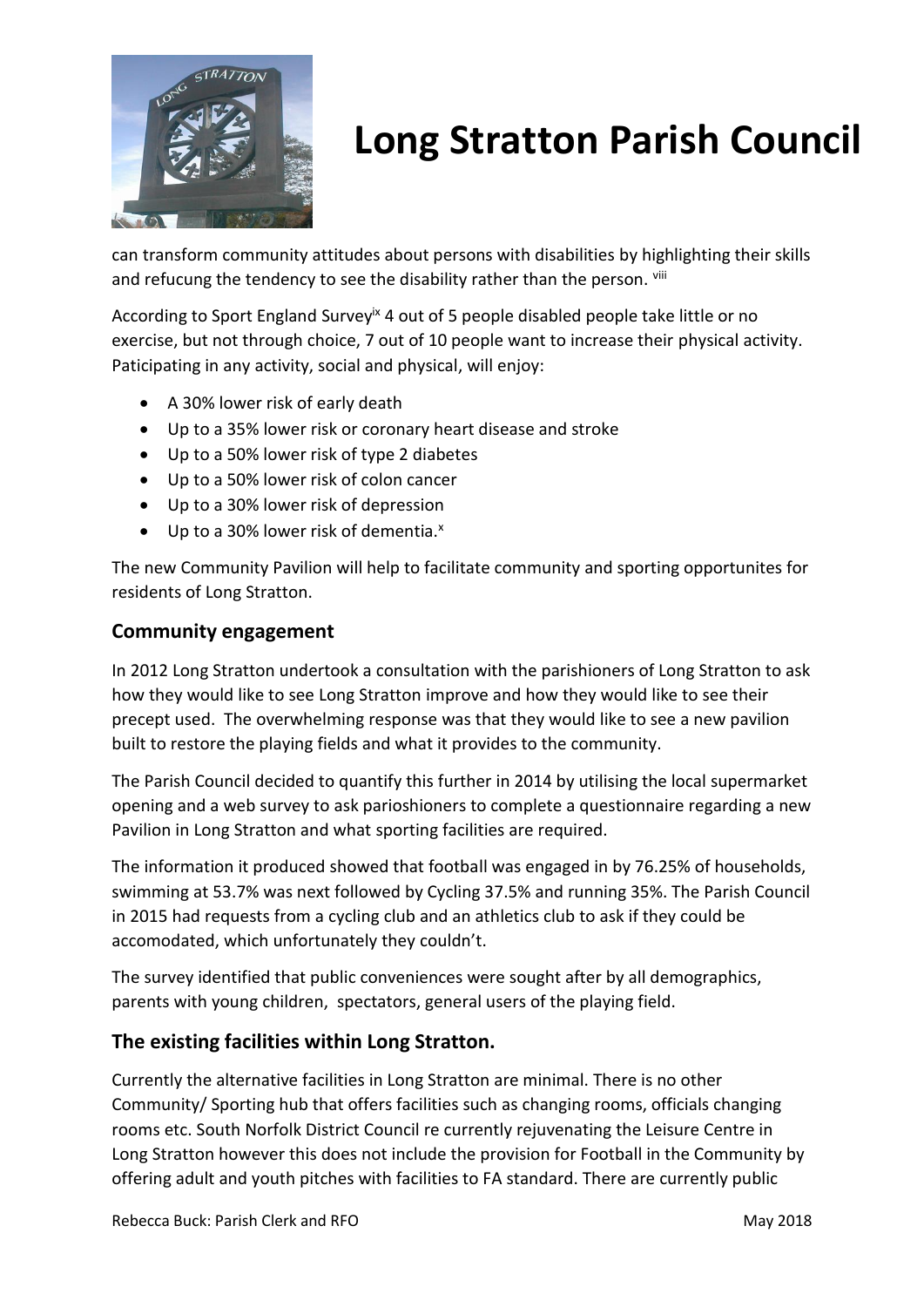

conveniences at the centre of Long Stratton which are owned by South Norfolk District Council, however the future of the toilets are unclear due to funding cuts.

Long Stratton also offers 2 childrens parks, a skate park, outdoor gym equipment and a MUGA all used frequently and situated at the playing fields where the current pavilion and public conveniences sit.

### **What we want to achieve**

Long Stratton Parish Council are looking to build a modern Community pavilion which includes.

4 Changing rooms, designed to FA requirements

2 changing rooms for officials to FA requirements

Disabled changing facilities

Kitchen for refreshements during sporting events

Office space to over see the management of the Pavilion

Maintenance stores for the Groundsman

Public convenience to be open during day light hours.

In addition to this the Pavilion will be eco friendly with an environmentally friendly heating system and solar panels to minimise running costs and to remain environmentally friendly.

All facilities will be available to all parishioners.

The building has been redesigned to reduce the budget and is now constructed as simply as possible adopting traditional trench footings, masonry cavity wall construction, tiled trussed rafter roof structure, suspended beam and block ground structure, windows and doors are UPVC. There are no further options to reduce the build other than reducing the size of the building or removing the photovoltaic panels.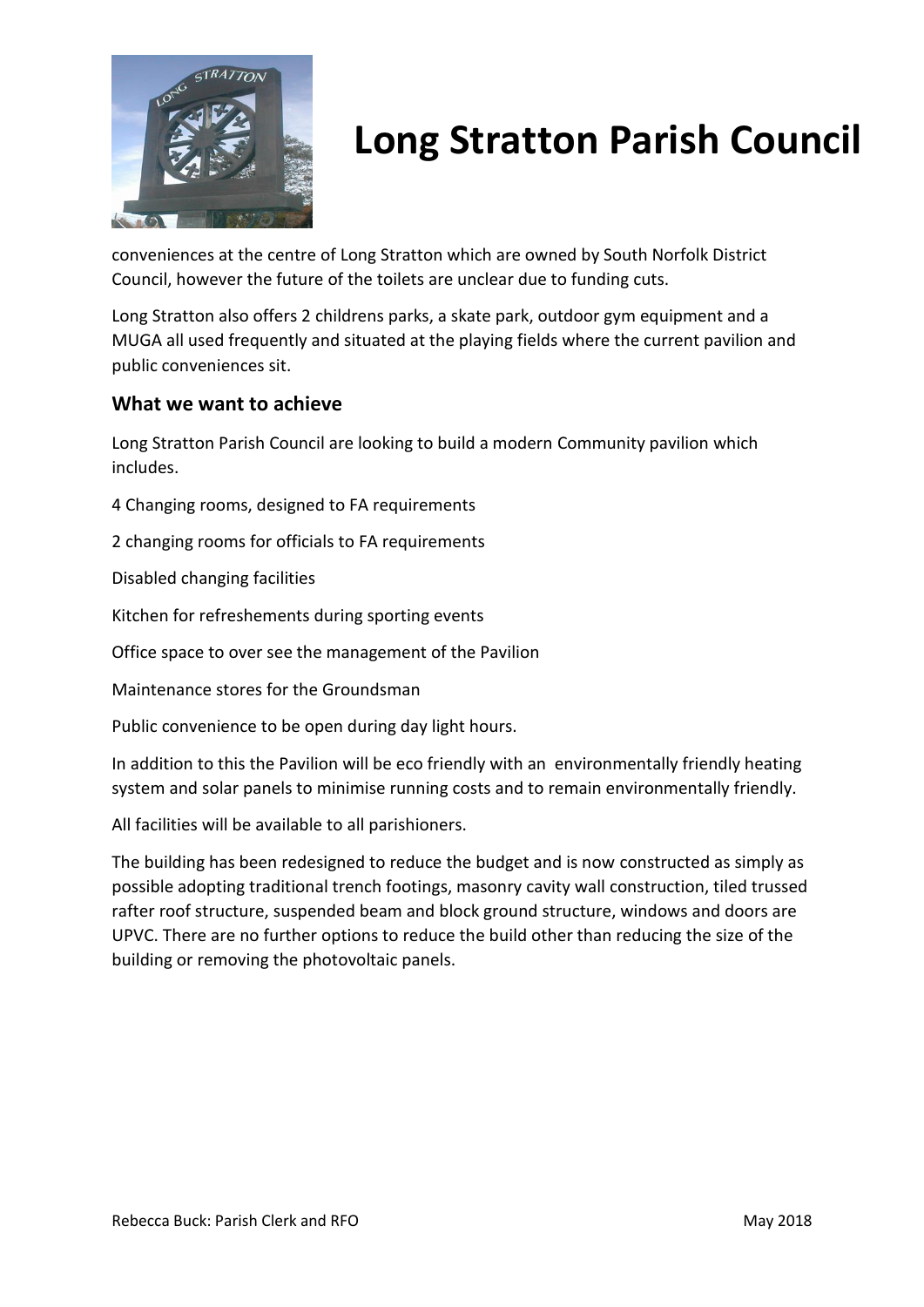



### **Management of the Project**

The Parish Council began the process in 2012 by organising a working committee to explore the viability and to take the first steps to fulfilling the wishes of the residents.

Led by the Chairman of the working committee the Clerk was instructed to go out to tender for an architect of which out of 3 contractors, A Squared Consultants were appointed.

A Squared Architects are an RIBA chartered architecture practice based in Norwich, in their role as project architects A Squared are providing architectural and contract administration services from project inception to completion, they are also acting as lead consultant during the pre-contract design development stages. During the construction phase A Squared Architects will act as the Contract Administrator and will be supported by the project quantity surveyors, Andrew Morton Associates, who will be retained by the Parish Council to provide post-contract cost control services.

At this time the Council liaised with Gavin Lemmon of the FA, A2 and the District Council to ensure that the community pavilion would be fit for purpose and sustainable over a number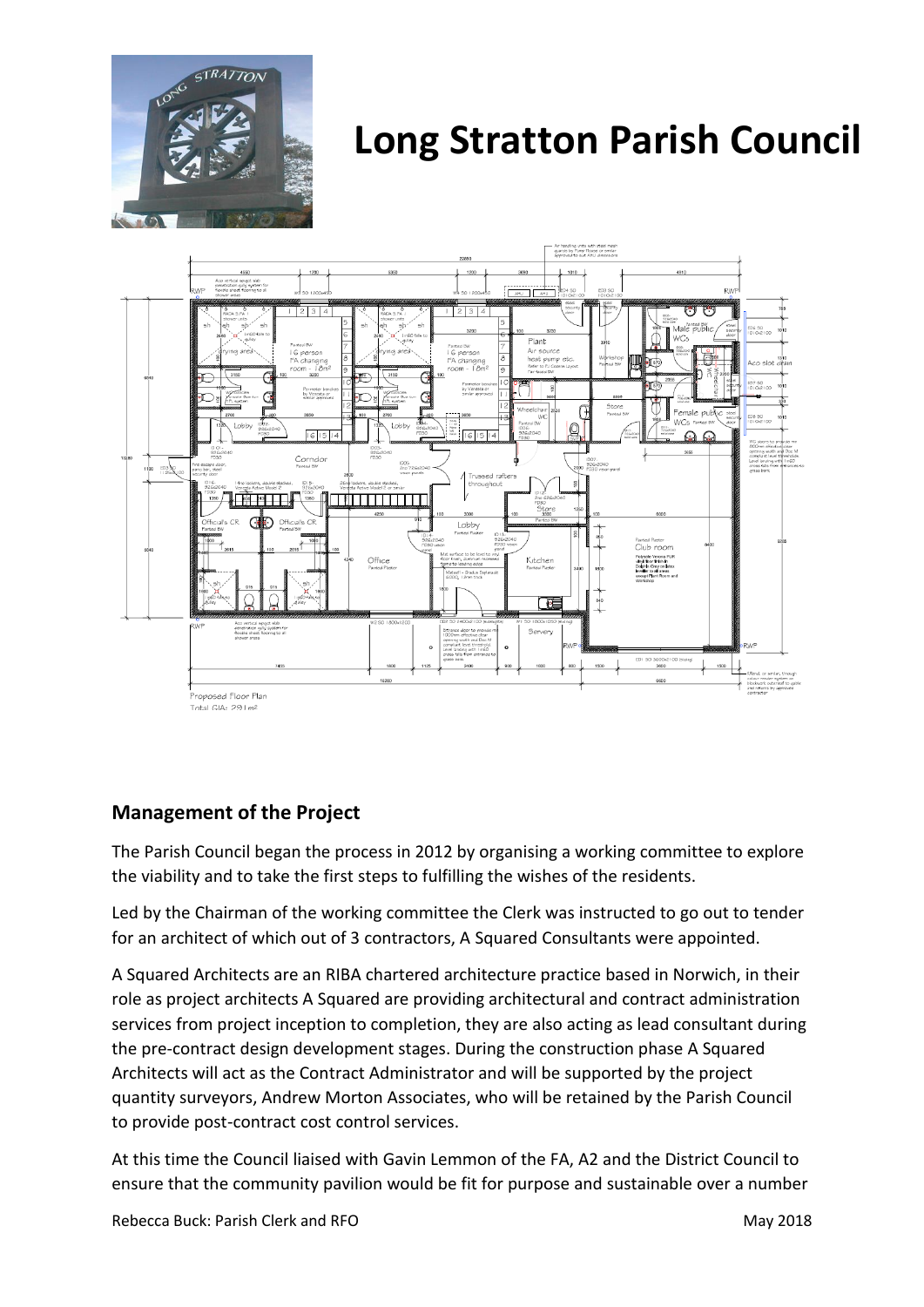

of years to support the aspirations of the football club but also to be a fit for purpose space for other social and sporting activities.

Planning permission was sought and achieved in Febuary 2016 on the condition that the Pavilion is closed between the hours of 10pm and 5am.

The project is being competitively tendered under a traditional JCT form of contract. Tenders will be obtained from four local contractors and the District Council's partner contractor. Tenders will be returned to the Parish Clerk in an unmarked envelope to be opened at a specific time.

The Parish Clerk will provide weekly updates with the Chairman of the Committee and any decisions to be made will be done so at a Committee meeting. The Committee will provide a verbal report to Full Council on a monthly basis.

The Clerk has had meetings and conversations with Norfolk FA, Active Norfolk, Community Action Norfolk, District Authority and The Big Lottery to support the funding applications.

A VAT advisor, Lovell Blake has been recruited.

### **Sustainability**

The Parish Council will put in place a maintenance programme of all buildings and open spaces to ensure that all faciities remain at a high standard. This building is a new asset to the Parish Council and therefore a schedule of maintenance will need to be introduced.

| Period | Programme                                                                           | Responsibility                                 | <b>Annual Cost</b>                          |
|--------|-------------------------------------------------------------------------------------|------------------------------------------------|---------------------------------------------|
| Daily  | Visual check of the<br>building following<br>weekend/evening<br>hire.               | Caretaker, head<br>groundsman/Clerk            | No additional cost<br><b>Existing staff</b> |
|        | Cleaning of changing<br>rooms, bin<br>emptying, hall,<br>kitchen and<br>Consumables | Caretaker/Head<br>Groundsman and or<br>cleaner | No additional cost,<br>existng staff.       |
|        | <b>Health and Safety</b><br>maintenance                                             | Caretaker/Head<br>groundsman                   | No additional cost,<br>existing staff.      |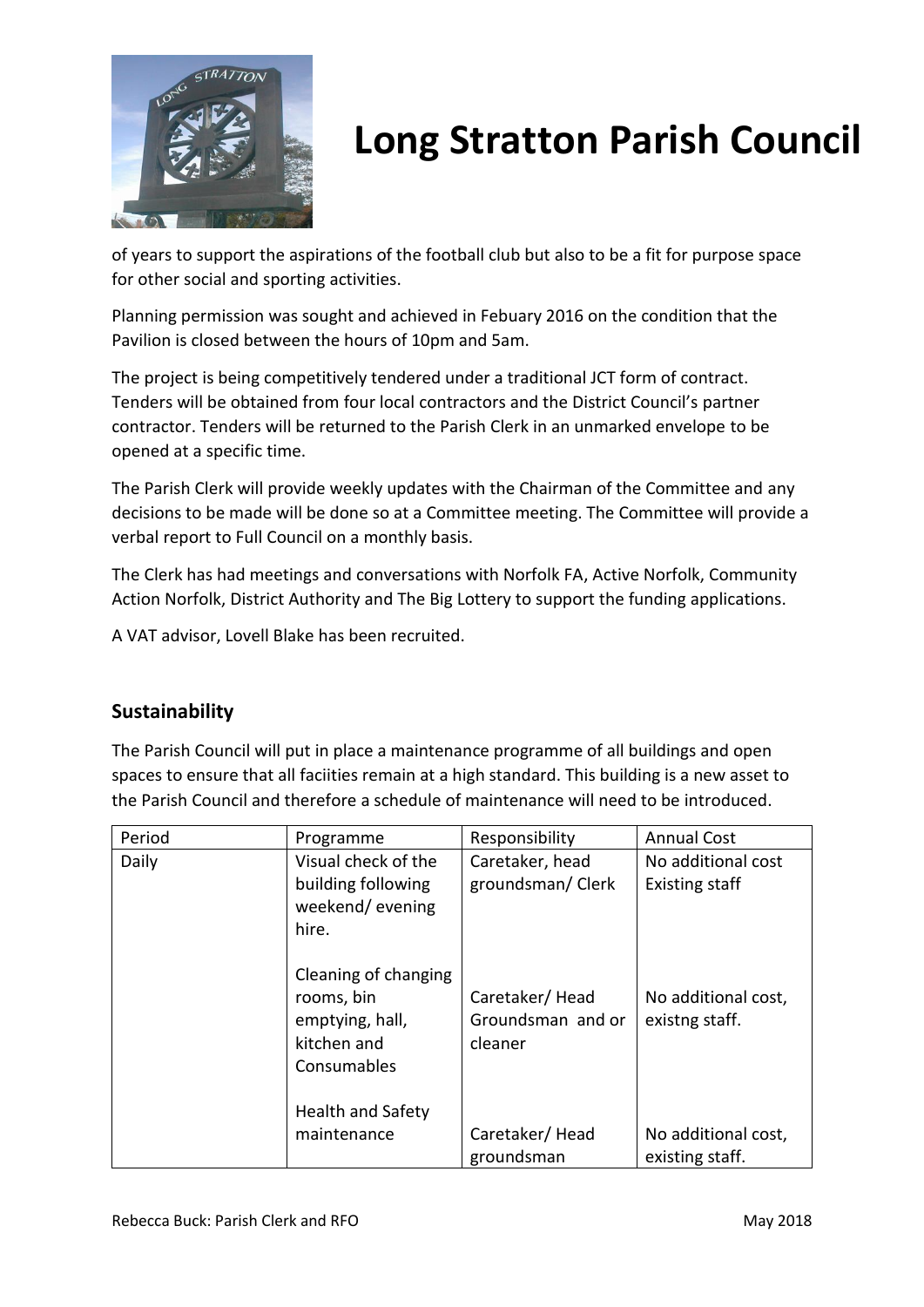

| Monthly         | Ongoing                   | Caretaker/Head           | No additonal cost,  |
|-----------------|---------------------------|--------------------------|---------------------|
|                 | maintenance               | groundsman               | existing staff      |
|                 |                           |                          |                     |
|                 | Legionella checks         | Contractor such as       | Unknown             |
|                 |                           | <b>Taurus monitoring</b> |                     |
|                 |                           |                          |                     |
|                 | Polish of all wooden      | Caretaker/Head           | No additional cost, |
|                 | floors                    | groundsman               | existing staff      |
| Weekly          | Cleaning of all floors    | Caretaker/Head           | No additional cost, |
|                 | and windows and           | grounsdman/              | existing staff      |
|                 | kitchen                   | Cleaner                  |                     |
|                 |                           |                          |                     |
|                 | Fire alarm testing        | Caretaker/Head           | No additional cost, |
|                 |                           | Groundsman               | existing staff      |
| Yearly          | Health & Safety           | Clerk/Head               | £100                |
|                 | check including           | Groundsman/Fire          |                     |
|                 | annual servicing of       | Safety contractor        |                     |
|                 | fire extinguishers        |                          |                     |
|                 | and alarm                 |                          |                     |
|                 | Insurance review          | Clerk                    | No additional cost  |
|                 | and update                |                          |                     |
|                 |                           |                          |                     |
|                 | Electrical testing/       | Service contractor       | £300                |
|                 | PAT testing               |                          |                     |
|                 |                           |                          |                     |
|                 | <b>Heating and Boiler</b> | Service contractor       | £500                |
|                 | maintenance               |                          |                     |
|                 |                           |                          |                     |
|                 | Risk assessments/         | Clerk/Head               | £30                 |
|                 | COSHH forms/              | Groundsman/              |                     |
|                 | maintenance               | Contractors              |                     |
|                 | manual                    |                          |                     |
| $Bi - annually$ | Visual inspection of      | Clerk/Contractor         | £450                |
|                 | building structure in     |                          |                     |
|                 | accordance with BS        |                          |                     |
|                 | 8210; 1986                |                          |                     |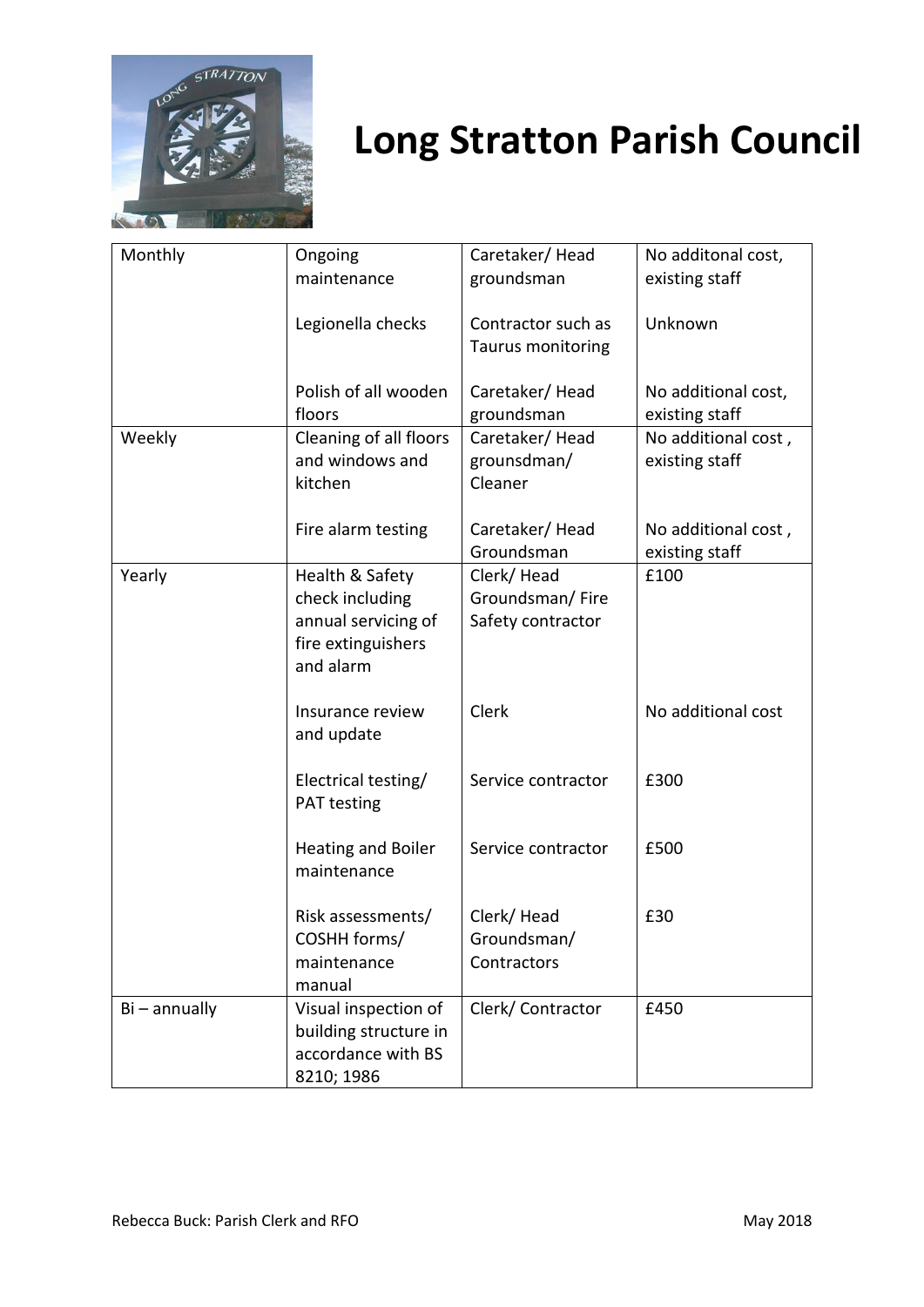

### **Existing hirers**

Long Stratton FC is a club built by dedicated volunteers from the community with a dream to make it as successful as possible. They are a FA Chartered Standard Club, with 5 youth teams, 3 senior teams and a Women's team.

The club is supported by many different local businesses, which has allowed the club to grow to where it is now. With continued support from these businesses, the Parish Council, Norfolk FA and their own fund-raising activities they can grow further giving more opportunities to the people of Long Stratton and surrounding villages and be one of the largest community groups in South Norfolk

#### Club status, development and aspirations

They are committed to growing Long Stratton Football club every which way they can. They are aware they have a few age groups in youth football where they would like a team, U8's, U9's, U11's, U13's & U14's, so they have now targeted ourselves with creating at least one new team each season, this will be a new U7's team each season.

For the 2017/18 season they started their first ever U7's, this has been very well received by the people of Long Stratton and its success has attracted many more new players of 5-6 year olds which will allow them to start another U7's team for the 2108/19 season, this they plan to do each year.

As the youth teams grow they aim to begin the infill age groups, this will be achieved with local advertising and social media outlets and word of mouth,

As they increase the number of teams they will be looking to recruit new coaches and managers and wherever possible use a parent that's willing to step up or players from the club that are studying Sports science and need portfolio work, they can also offer this to young adults from outside the club that are looking for placements.

A natural progression for the club once we have ideally a team in each age group will mean they can each season move 5-10 players into U19 and reserve football. They say 5-10 players, as they normally lose some players to other activities, college and university.

The U19's team covers 3 age groups so the squad will be quite large with 5-10 new players each season, so may not be able to offer a game to each player every week, if this is the situation they have the option to run a second U19's team or even start a new U18's team that can compete in the Norfolk Combined Youth Football League where all current youth teams are registered.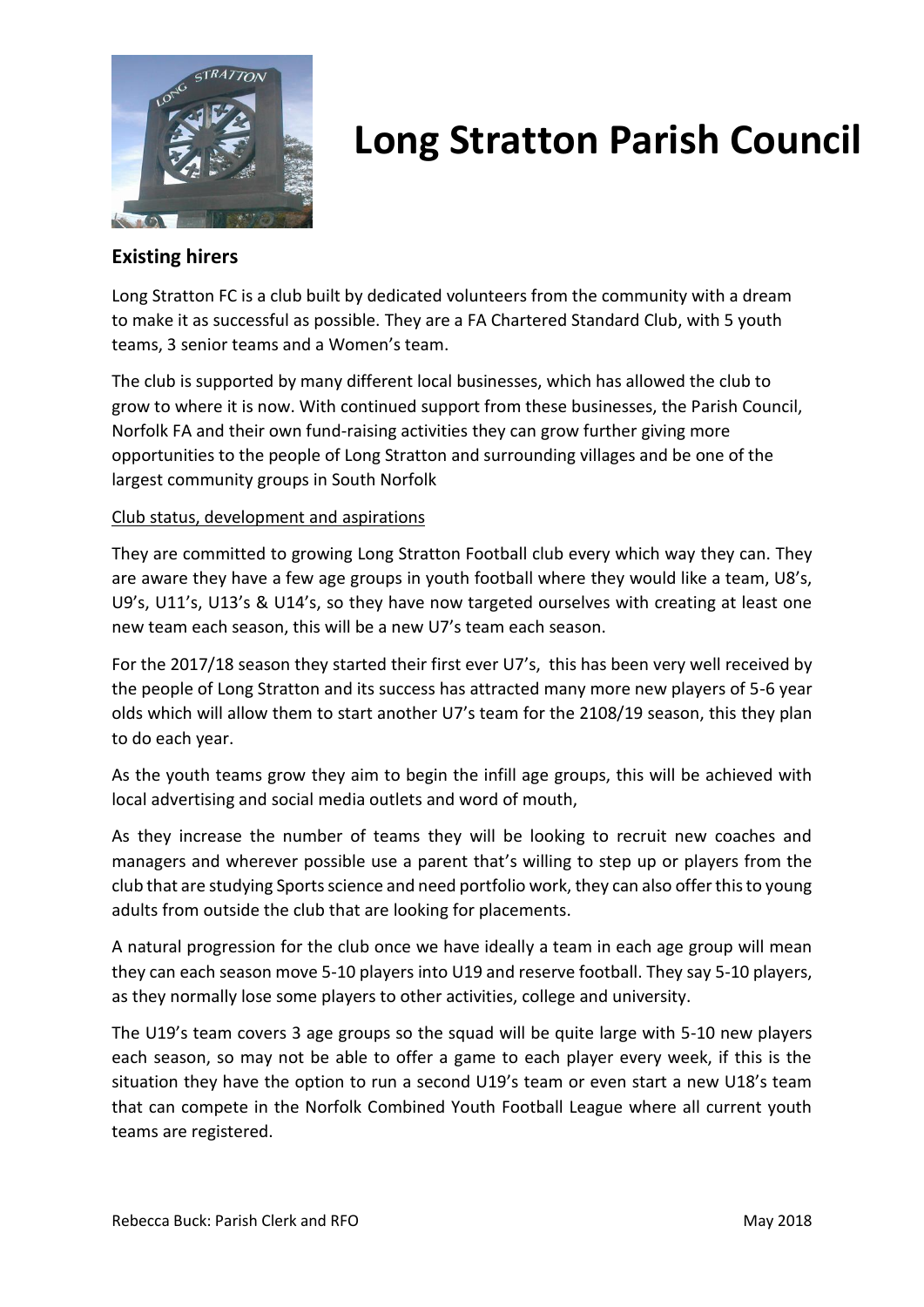

They currently have one Women's team, but their aspiration is to become a female football hub for South Norfolk, and they have just been awarded the status as an SSE Wildcats centre, this is an FA and SSE initiative to get more girls into football. It is targeted at 5-11 year olds and is a spring/summer program starting in April and will initially run for 16 weeks, but their long term aim is to keep this going and run alongside each season. Our target is to start new Girl teams that can compete in the Norfolk Women & Girls Football League.

### Fund Raising and sponsorship

The club has a fund-raising committee, this is a group of very dedicated people who have made great progress over the last few years, with annual events like, Club Race night, Bingo night, Club Raffles which all help fund the club's activities.

In the last few years they have also started holding an annual football festival, where they get all the teams together and celebrate the club's success and raise vital funds. This is now at a size where they aim to offer to other clubs the chance to enter in their own Long Stratton FC youth tournament.

All these events have been very successful and as their club continues to grow, they aim to make these events more frequent.

#### Facilities

Long Stratton FC has always been lucky to have its football ground in the heart of the village, which allows easy access for many parishioners who like to come along and show support to their local team; however in recent years as the club has grown the pavilion is showing it's age and is no longer fit for purpose, and with recent break in attempts and vandalism, the club has been asked by the league to make sure it is functional and comply with league rules, which it currently does not do.

For many years the club has been fortunate enough to have the Multi Utility Game Area (MUGA) which has been of great benefit to the club for training in the winter months. In addition, this is floodlit which allows teams to train after dark. This intern has preserved the grass areas of the playing field.

In January 2017, the new 3G pitches were opened at Long Stratton Leisure, once again this has been a massive help for the club with training and more recently we have been playing many of the youth games there on a Saturday and Sunday, which has eased the wear and tear on the school pitches which were used from the start of the season.

To sum up Long Stratton football club is dedicated to growth, in Boys, Girls, Men's and Women's football with aspirations to become one of the largest community groups in South Norfolk, they have the training facilities and people are in place to allow this to happen, but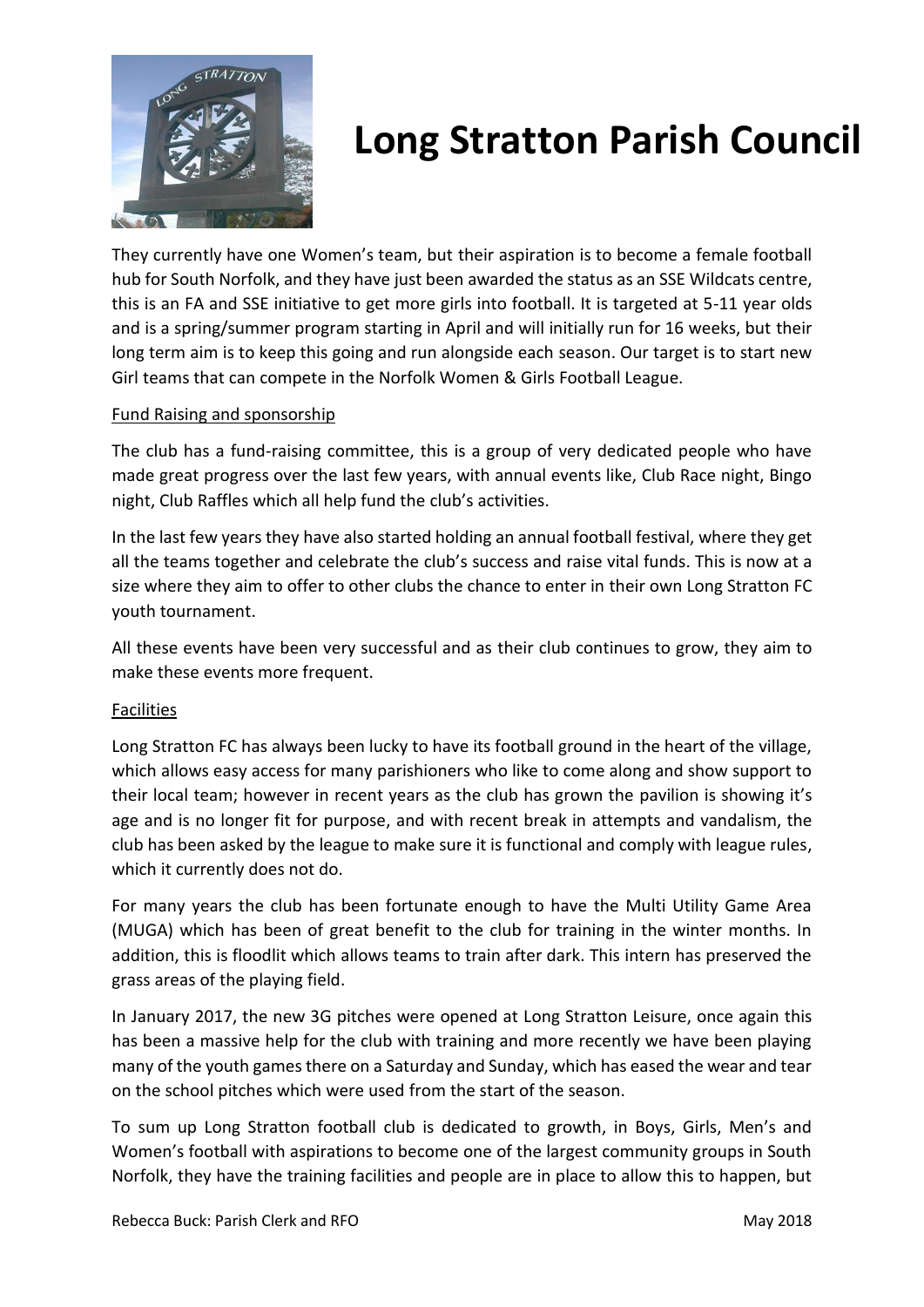

desperately need a new pavilion, and with the future looking good, the new community building at Manor Road Playing field will help/allow us to meet our targets and aspirations.

#### Team status and targets

Our current teams and respective leagues listed below:

First Team – Anglian Combination Premier League

Reserves – Anglian Combination Division 3

Ladies – Norfolk Ladies Division 1

- U19 Norwich & District Division 1
- U16- Norfolk Combined Youth Football League Division 1
- U15- Norfolk Combined Youth Football League Division 1
- U12- Norfolk Combined Youth Football League Division 1
- U10- Norfolk Combined Youth Football League Development football
- U7- Norfolk Combined Youth Football League Development football

| Team         | <b>Status</b>                                                                                                                                                                                                                                                  | <b>Target Actions</b>                                                                                                                                                                                                           | By date           |
|--------------|----------------------------------------------------------------------------------------------------------------------------------------------------------------------------------------------------------------------------------------------------------------|---------------------------------------------------------------------------------------------------------------------------------------------------------------------------------------------------------------------------------|-------------------|
| First Team   | <b>Currently Anglian Com</b><br>Prem, with a target to gain<br>promotion over next 3<br>years, and use more home-<br>grown players, as the youth<br>teams develop, although<br>current facilities don't meet<br><b>Thurlow Nunn Division 1</b><br>requirements | Retain more players<br>$\bullet$<br>from Reserve team<br>and U19's as they<br>mature into adult<br>football<br>Improve facilities<br>$\bullet$<br>like club house to<br>allow promotion to<br>higher league<br>if/when achieved | September<br>2020 |
| Reserve Team | Currently Anglian Com Div 3,                                                                                                                                                                                                                                   | Use more home-<br>$\bullet$<br>grown player<br>Promotion to Div 2<br>$\bullet$<br>and Div 1                                                                                                                                     | September<br>2021 |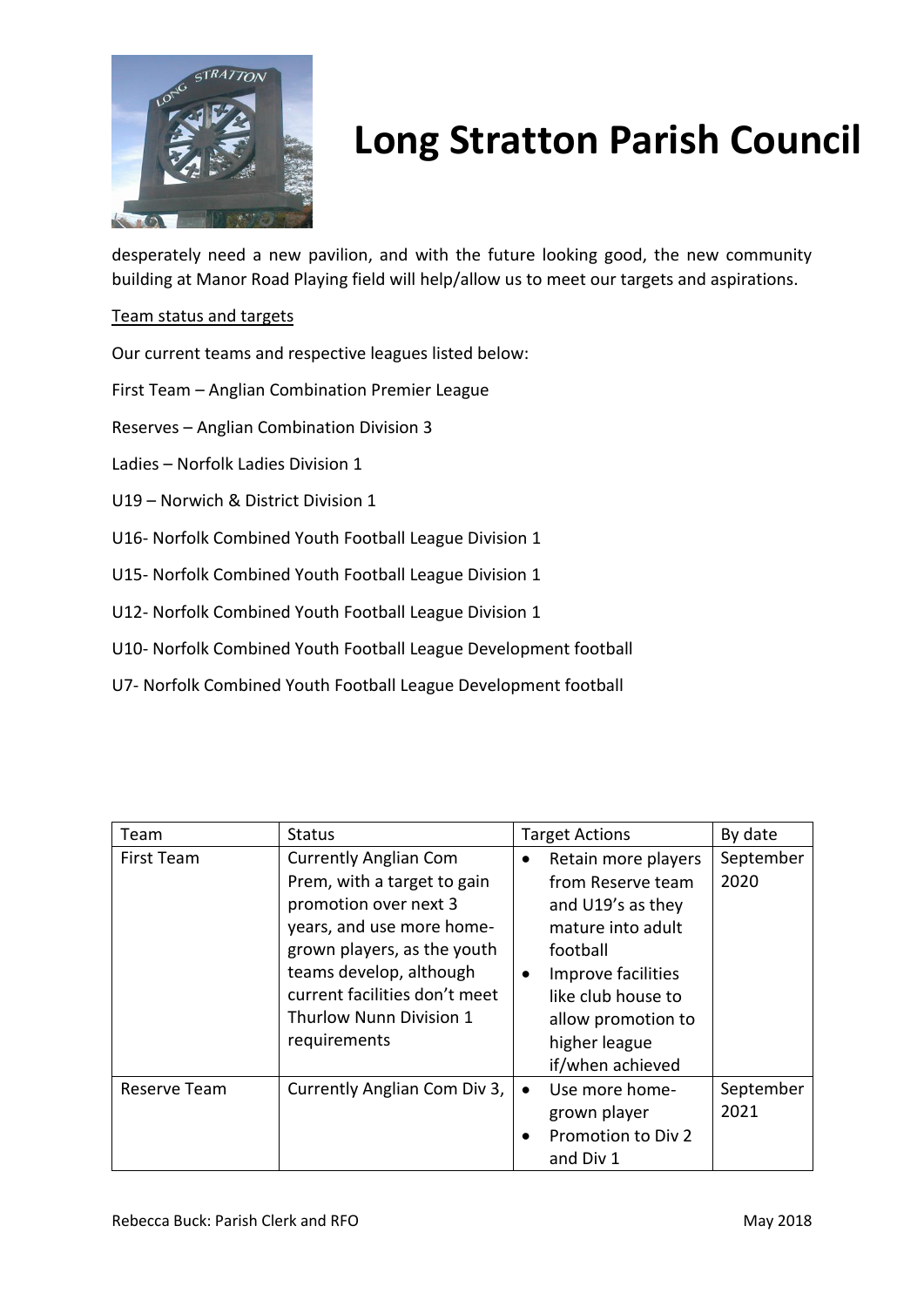

| Women's Team   | <b>Currently Div 1 NWGFL</b>                          | Maintain Div 1<br>$\bullet$<br>football<br>Recruit more home-<br>grown player from<br>new girl's youth<br>teams | On going |
|----------------|-------------------------------------------------------|-----------------------------------------------------------------------------------------------------------------|----------|
| U19            | <b>Currently Norwich &amp; District</b><br>U19 League | Increase teams to<br>$\bullet$<br>accommodate<br>increase numbers<br>from youth teams                           | On going |
| U16            | <b>Currently Div 1 NCYFL</b>                          | Maintain team and<br>$\bullet$<br>aim for promotion                                                             | On going |
| U15            | <b>Currently Div 1 NCYFL</b>                          | Maintain team and<br>$\bullet$<br>aim for promotion                                                             | On going |
| U12            | <b>Currently Div 1 NCYFL</b>                          | Maintain team and<br>$\bullet$<br>aim for promotion                                                             | On going |
| U10            | Development football<br><b>NCYFL</b>                  | Maintain team and<br>$\bullet$<br>form more teams if<br>number allow                                            | On going |
| U7             | Development football<br><b>NCYFL</b>                  | Maintain team and<br>$\bullet$<br>form more teams if<br>number allow                                            | On going |
| U <sub>6</sub> | Team to start September<br>2018                       | Maintain team and<br>$\bullet$<br>form more teams if<br>number allow                                            | On going |

### **Potential hirers**

#### **Boot camp**

There has been interest from a freelance personal trainer who provides personal training throughout South Norfolk and to the members of both Long Stratton and Wymondham Leisure Centres.

She is looking to start holding some outdoor fitness classes for the community as the village would benefit greatly with some outdoor fitness classes that are tailored to all ages/abilities.

The sessions proposed on the playing field with potential use of the facilities such as the public toilets etc; are as follows:

6 Week Bootcamp (open to all); Buggy Bootcamp (parents and baby's) and Over 50's

Sessions would be for approx. 12 people.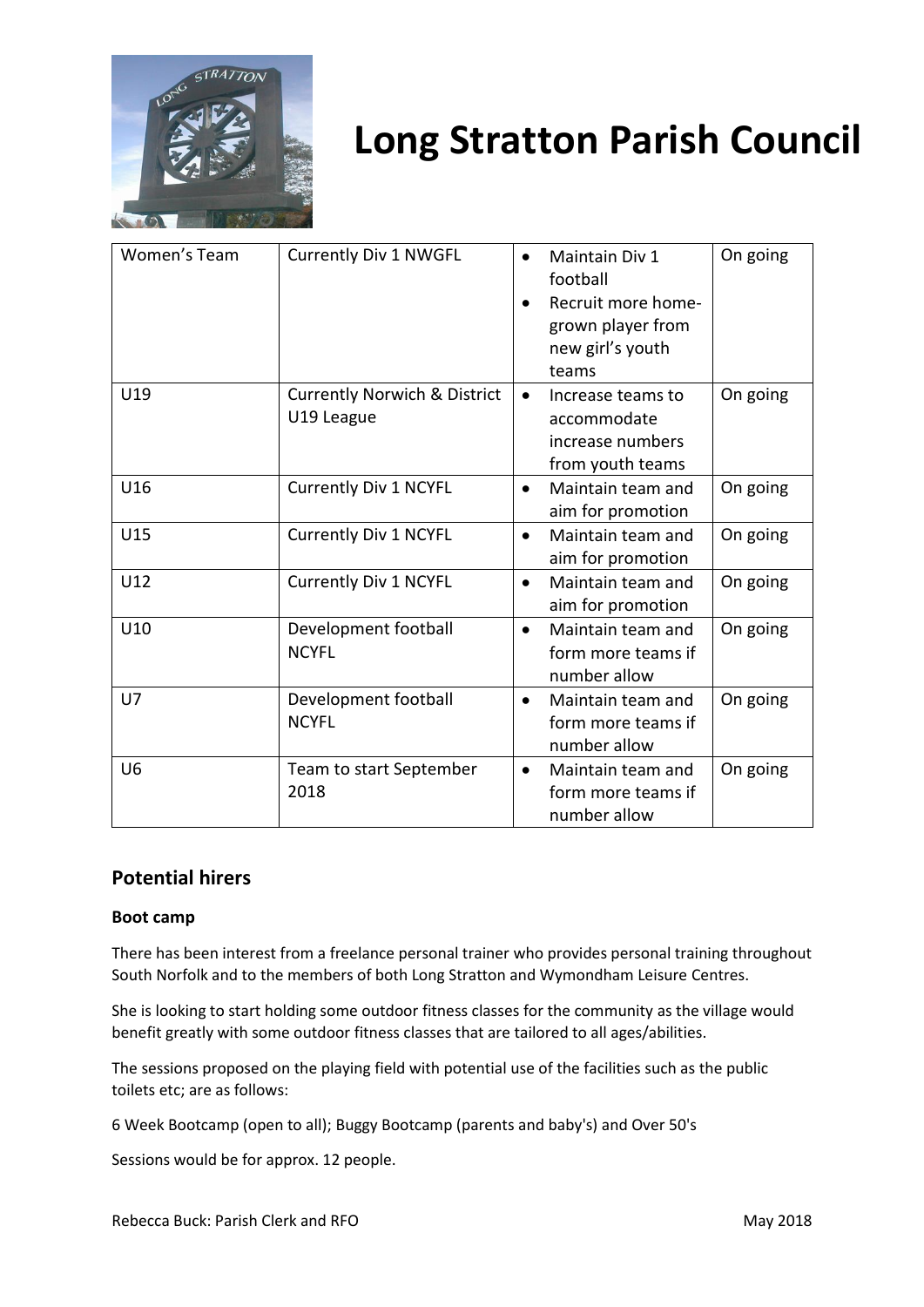

This has been approved by the Parish Council.

#### **Cycling**

There has been interest expressed in the pavilion being the base for a cycling club with the facilities being used before to discuss routes etc and after to refresh.

#### **Pilates and Yoga**

There has also been an interest expressed in the club room being used for pilates and yoga, South Norfolk leisure centre currently offer 6 classes per week of yoga and pilates so there is manouverability for additional classes to be held at the Pavilion.

#### **Disablement Sports**

The Council, having recognised a need for disablement sports within the region would like to actively encourage groups having full disabled access to the Pavilion and the existing MUGA sports such as wheelchair basketball could take place.

#### **Health and Wellbeing**

The Parish Council have identified that Long Stratton has an aging population, of which some are vulnerable, maybe recently widowed, may have physical difficulties associated with aging. The Council would like to see groups formed such as tea and cake, knit and natter, bingo where those that do not have anywhere to go can socialise and improve their helath and wellbeing.

In addition to the aging population is mothers with young Children. The Council would also like to provide space for mother and toddler groups, baby dance, baby talk etc. As well as providing the public conveniences for parents and children on the playground.

#### **Active Norfolk**

The Council would like to work collaboratively with Active Norfolk to encourage health and wellbeing by offering the Community Pavilion as a venue for GP referrals where GP's refer those to an 'moving' exercise class that concentrates on enhancing mobility, as well as other ventures Active Norfolk participate in.

#### **Other sporting groups**

There are also sporting groups that are not currenty catered for at all in Long Stratton such as boogie bounce and boxercise.

The Parish Council would like to work collaboratively with the Leisure Centre to ensure that all parishioners are catered for through exercise and mental wellbeing.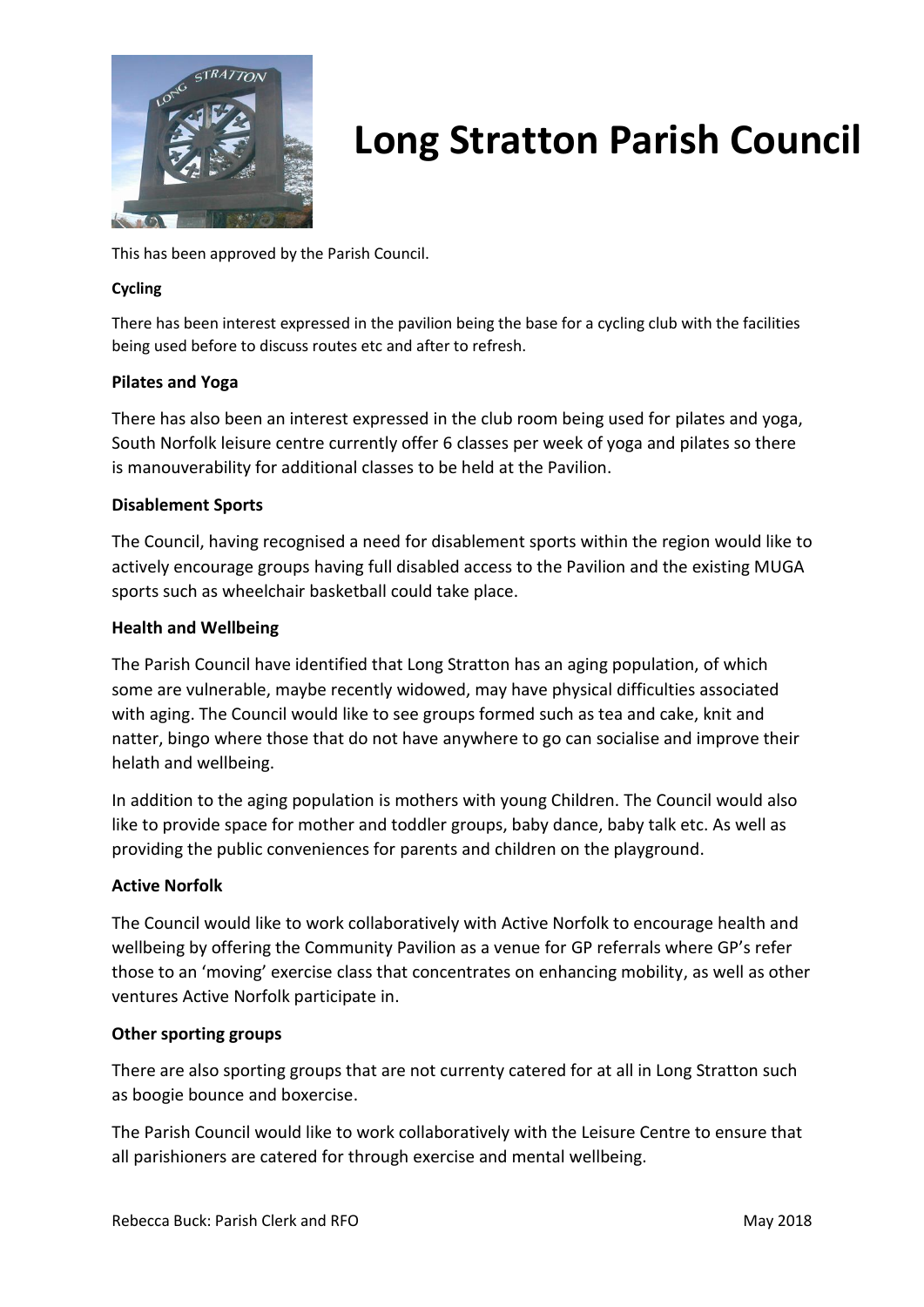

### **Building efficiency.**

The new pavilion is designed to exceed the requirements of approved Doc L of the Building Regulations and has been subject to an SBEM design calculation to ensure compliance with the latest energy use requirements. Space heating will be provided by air source heat pumps via underfloor heating pipework which makes use of an efficient heat exchange to keep the building warm. A 10KW solar photovoltaic array is to be installed on the south roof slope which will offset the heat pumps' electricity demand and low energy light fittings are proposed throughout.

### **Finance**

o Council Accounts

Year end 31 March 2017

| <b>General Reserves</b> | £57,355  |
|-------------------------|----------|
| Ear marked reserves     | £278,207 |
| Total                   | £335,562 |

o Project costings

Overall project costs<sup>xi</sup>

| Cost                            | <b>Amount</b> |
|---------------------------------|---------------|
| <b>Building works estimate</b>  | £513,233      |
| <b>External Works</b>           | £28,761       |
| <b>Drainage</b>                 | £31,630       |
| Contractors preliminaries (11%) | £63,099       |
| Contractors overhead and profit | £63,672       |
| <b>Total</b>                    | £700,394      |
| Contingency                     | £52,000       |
| Inflation estimation (4.3%)     | £35,052       |
| Other design costs              | £12,020       |
| Sub-total                       | £796,466      |

| <b>Room</b> | <b>Floor Area M2</b> |  |
|-------------|----------------------|--|
| Public WC's | 10.10                |  |
| Public WC's | 10.10                |  |
| Disabled WC |                      |  |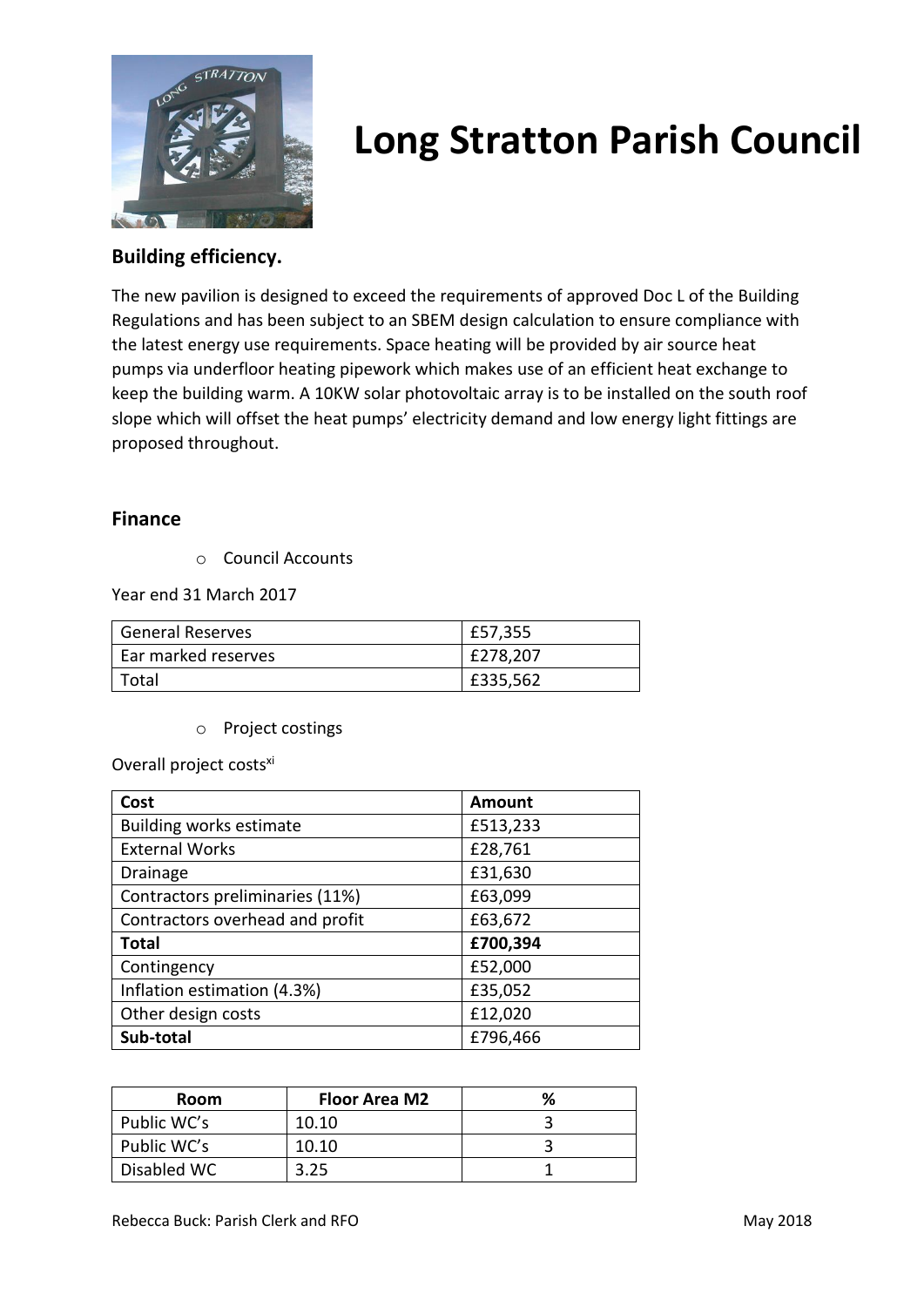

| Club Room            | 49.80  | 15             |
|----------------------|--------|----------------|
| Workstore            | 59.00  | 15             |
| Plant                | 9.60   | 3              |
| Disabled WC int      | 8.00   | $\overline{2}$ |
| Changing room        | 26.50  | 8              |
| Changing room        | 26.50  | 8              |
| Lobby & WC's         | 8.91   | 3              |
| Lobby & WC's         | 8.91   | 3              |
| Corridor             | 21.30  | 7              |
| Official changing rm | 11.45  | 4              |
| Official changing rm | 11.45  | 4              |
| Lobby                | 26.80  | 8              |
| Store                | 3.90   | 1              |
| Kitchen              | 11.20  | 3              |
| <b>TOTALS</b>        | 324.42 | 100            |

o Project funding

| South Norfolk District Council | £150,000              | Approved              |
|--------------------------------|-----------------------|-----------------------|
| Long Stratton Parish Council   | £155,000              | Received              |
| <b>Football Foundation</b>     | £99,000               | Being considered      |
| Football Stadia Improvement    | £50,000               | Being considered      |
| The Big Lottery                | £10,000               | declined              |
| <b>Anglian Demolition</b>      | £10,000               | Received through pro- |
|                                |                       | bono work             |
| <b>PWLB</b>                    | Shortfall to £500,000 | Being considered      |
| <b>Total</b>                   | £600,000              | £600,000              |

In addition to this, Long Stratton Council have also identified some smaller funding organisations which would also assist in reducing the loan required from PWLB.

LSPC is working collaboratively with the FA to put a successful grant for Football foundation as well as the big lottery for public conveniences and solar panel funding for solar panels. PWLB has identified we can borrow up to £500,000 should the PC need it to complete the project. The Pavilion is anticipated to cost approx. £600,000 plus contingency. The PC are awaiting the final costings from the tendering process.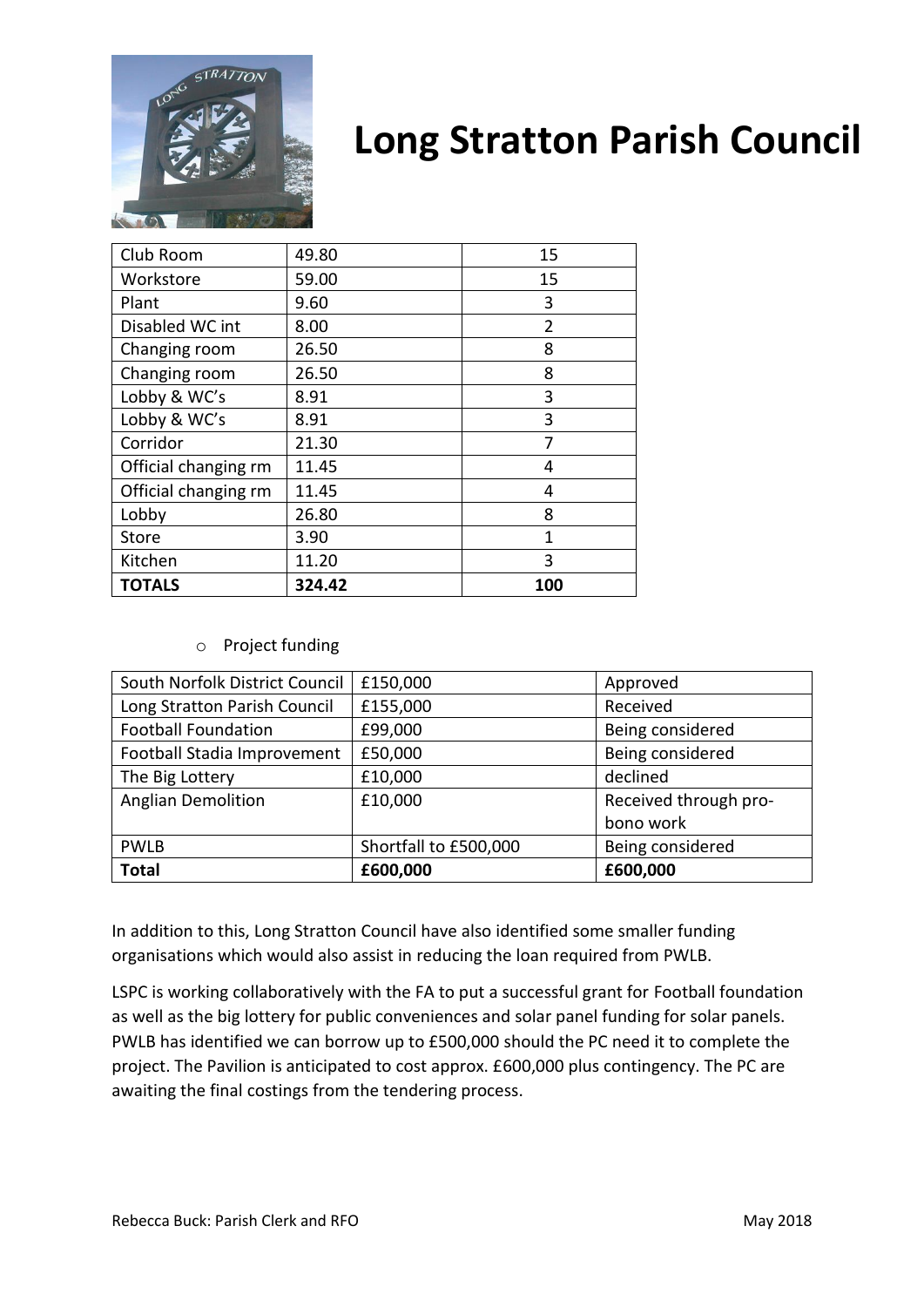

#### o Running costs

The PC have commissioned a 'green' build which makes the running costs more efficient than a standard building. The following figures are anticipated costs based on neighbouring pavilions within Norfolk.

| Cost                   | <b>Amount</b> | Cost based on                              |
|------------------------|---------------|--------------------------------------------|
| Utilities              | £3,073        | Neighbouring pavilions                     |
| Floodlight electricity | £500          | Cost 2017/18                               |
| <b>Annual Football</b> | £500          | Norwich Norse - Cringleford Parish Council |
| maintenance            |               |                                            |
| Maintenance            | £11,408       | Neighbouring Pavilions <sup>xii</sup>      |
| Loan payments          | £8,700 max    | Based on £500,000 interest only. Capital   |
| (not included in       |               | repaid through Community Infrastructure    |
| overall expenditure    |               | Levy                                       |
| as absorbed by         |               |                                            |
| Precept.               |               |                                            |
| <b>Business Rates</b>  | £4,454        | $SNDC - advice$                            |
| Cleaning materials     | £200          | <b>Existing PC buildings</b>               |
| <b>Operating Costs</b> | £0            | To be incorporated into the Clerk's role.  |
| Marketing              | £0            | Through Social media, existing website and |
|                        |               | Parish magazine.                           |

The Council are prepared to pay the loan by the Precept. Football pitch maintenance will all be completed by Long Stratton Council's head groundsman who has attended Institute of Groundsman Level 1 winter pitches annual maintenance and a qualification from Easton and Otley in Horticulture and therefore there is no additional cost to the Council.

o Income

There are different possibilities of where the income to sustain the Pavilion will be derived from, this includes expenditure saved by utilising the facilities and bringing services 'in house'. The design of the pavilion allows for football matches to be played in rotation allowing up to 4 different teams to utilise the changing rooms at any one time. The options to the Parish Council is to either lease the pitches by match/ training session or to have an annual cost that will cover the season.

| <b>Income Stream</b>    | <b>By Pitch</b> | <b>Annual Cost</b>           |
|-------------------------|-----------------|------------------------------|
| 4 football pitches xiii | Per pitch       | E5,600 to cover football     |
|                         | £74.50 adults   | pitches, training, club room |
|                         | £37.50 Juniors  | hire, and MUGA               |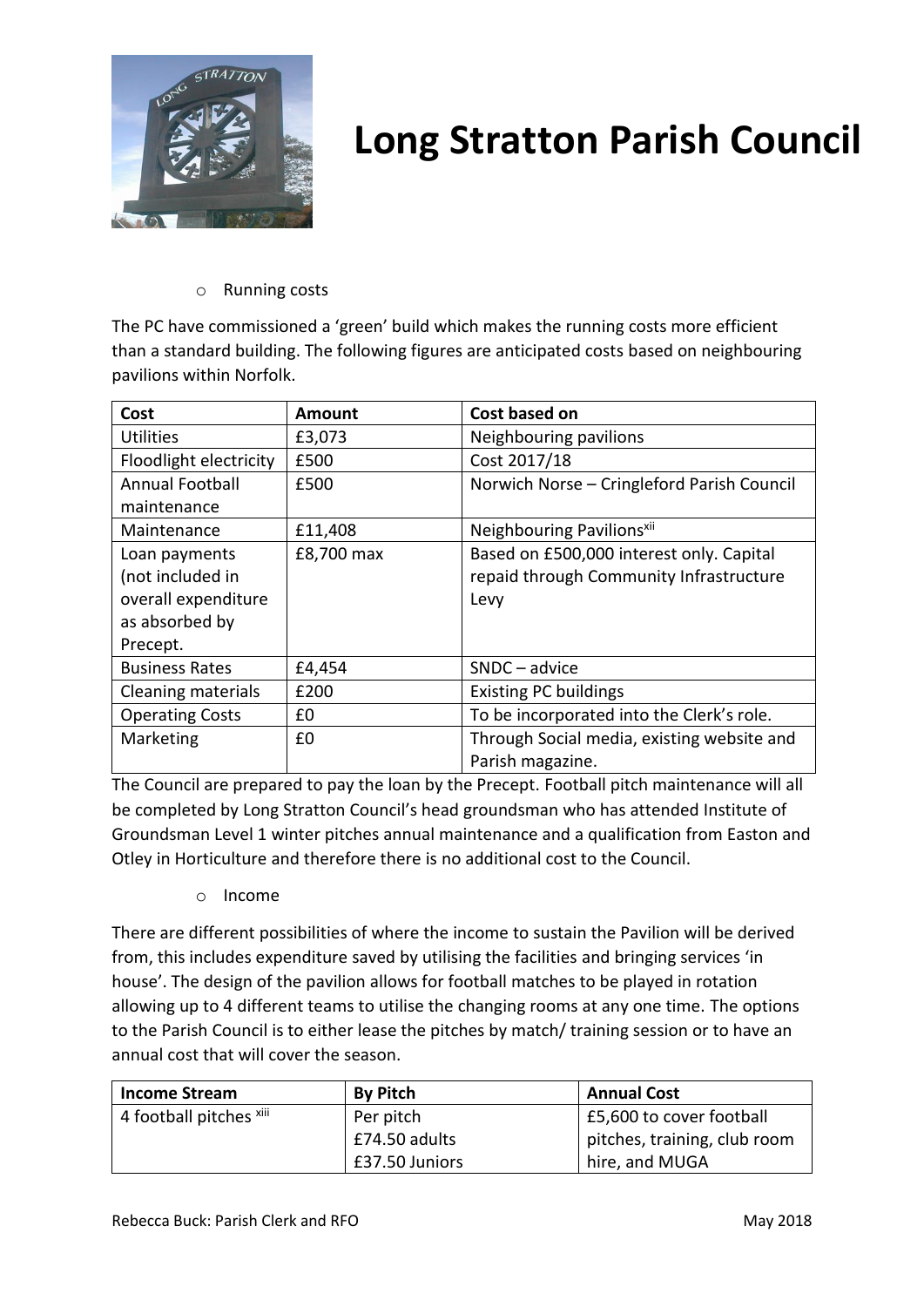

|                        | £26.50 Mini's               |  |
|------------------------|-----------------------------|--|
| Football training hire | £19.00 Training             |  |
| MUGA hire              | $£10$ per hour <sup>1</sup> |  |

The costs of the pitches are in line with what neighbouring Council's charge for the use of their pitches. The Council are working with Long Stratton Football Club to ensure that the financial commitement of the increased costs can be achieved.

Existing Hirer Income

| Football          | Up to £5,600 |
|-------------------|--------------|
| Fair              | £500         |
| <b>Bowls Club</b> | £1,500       |

Potential hire income

| Room hire, £15 per hour, 10 sessions per      | £7,800       |
|-----------------------------------------------|--------------|
| week                                          |              |
| Playing field hire such as Car boot sales etc | Up to $£500$ |
| £50 per hire (to be agreed) x 10 pa           |              |

The Parish Council will also save money by moving the office to the Pavilion and by bringing some services inhouse.

| Office rent      | £5200                 |
|------------------|-----------------------|
| Services inhouse | £3100                 |
| Room Hire        | $£400$ <sup>xiv</sup> |

Overall income – Income + Money saved = Total revenue

|  | ാറ<br>$\sim$<br>∪∪<br>--- | vv<br>-- | $-$<br>$\sim$ |
|--|---------------------------|----------|---------------|
|--|---------------------------|----------|---------------|

It has been discussed that as part of the Leisure complex South Norfolk are building the Pavilion is leased to SNDC to join the facilities that they offer which means that they will be responsible for the management of the Pavilion and football pitches with bookings and

1

<sup>&</sup>lt;sup>1</sup> The MUGA will need to be resurfaced, this will be achieved through CIL money received from the 1800 home development that has been submitted to planning. No income from the MUGA has been used.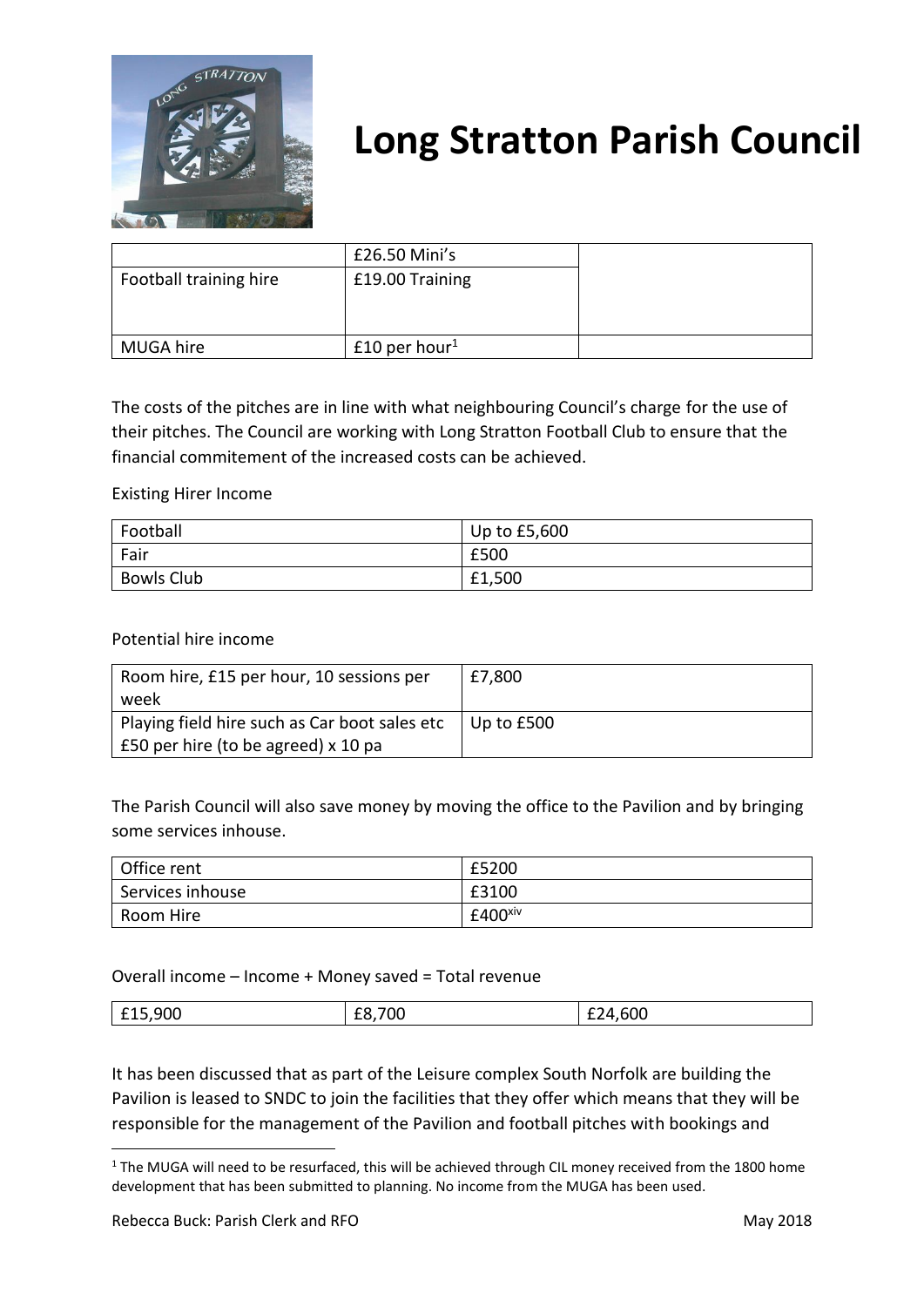

covering costs. This is purely a suggestion at this point however would generate a regular long term income to partially cover the cost of the build and also running costs.

| South Norfolk lease.<br>To be agreed – recommended to cover costs. |
|--------------------------------------------------------------------|
|--------------------------------------------------------------------|

The office is for the management of the Pavilion and to have a presence on site which supports the insurance and also having a visible presence at the Pavilion will reduce the amount of ASB the site is currently experiencing.

The cost of hiring will be set to increase annually in line with inflation.

| Year | <b>Income</b> | <b>Maintenance Costs</b> | <b>Sink Fund</b> |
|------|---------------|--------------------------|------------------|
|      | £24,600       | £20,135                  | £4,465           |
|      | £25,338       | £20,739.05               | £4,598.95        |
|      | £26,098.14    | £21,361.22               | £4,736.92        |
| 4    | £26,881.08    | £22,002.06               | £4,879.02        |
|      | £27,687.52    | £22,662.12               | £5,025.40        |

This would allow up to £23,705.29 to be placed into ear-marked reserves in the first 5 years as a sink fund for the Community Pavilion. The anticipated cost of the project is £744,466- £796,466 and with a traditional construction there is no reason why the structure would not survive 150-200 years.

### **Risks**

There are a number of risks that have been identified with a project of this size. The table below identifies development and operational phases.

| Area    | <b>Risk</b>             | <b>Steps to mitigate risk</b>               |
|---------|-------------------------|---------------------------------------------|
| Finance | Capital funding for the | Realistic and comprehensive tendering       |
|         | project is not secured  | process allows cost to be phased throughout |
|         |                         | the build.                                  |
|         |                         | QS cost control                             |
|         |                         | Funding applications well researched for    |
|         |                         | ultimum chance of acceptance.               |
|         |                         | Funding applications ready to be submitted. |
|         |                         | CIL payments received to support the build  |
|         |                         | PWLB loan been approved                     |
|         |                         |                                             |
|         |                         |                                             |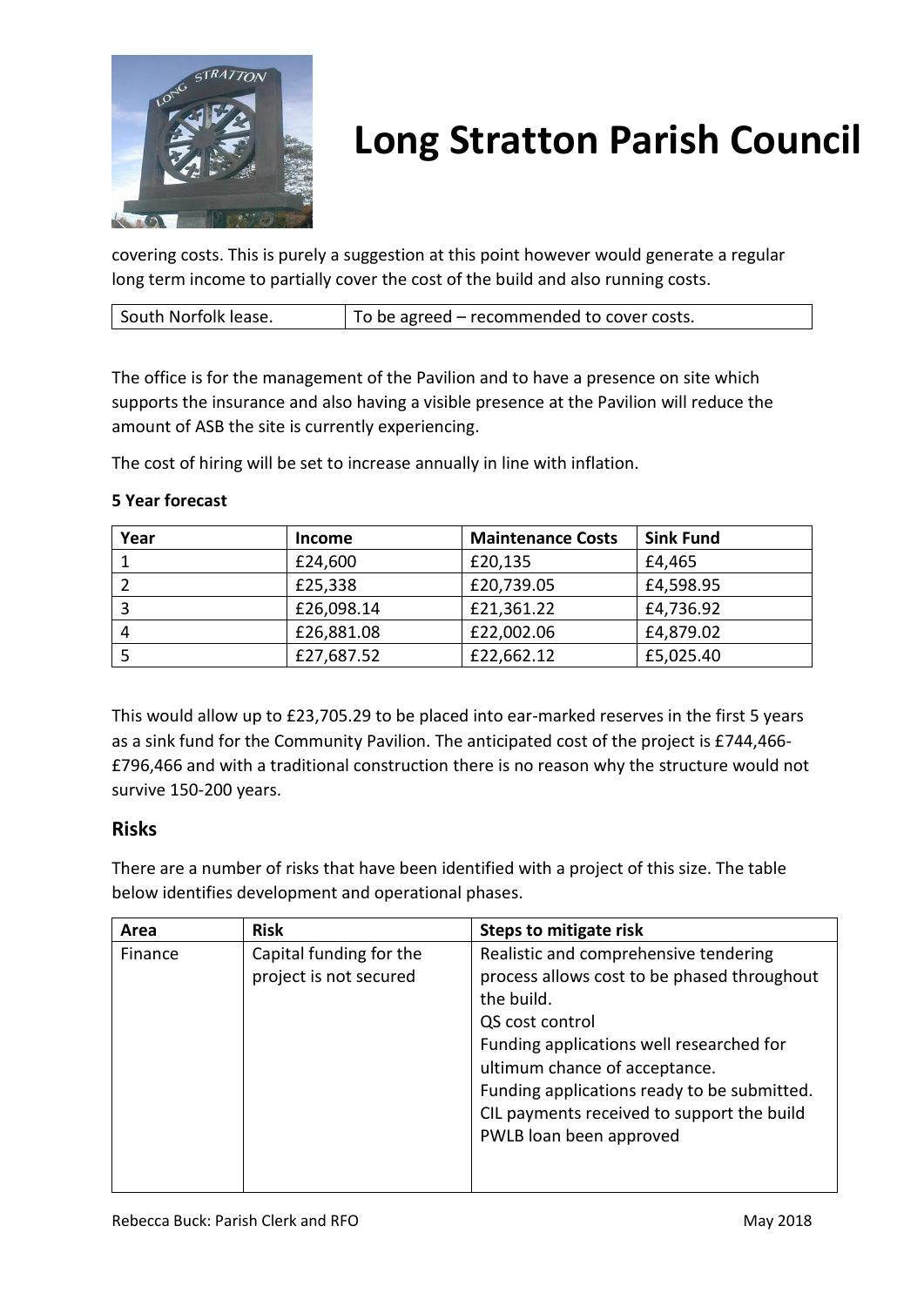

|                 | Ongoing income not<br>sufficient to cover costs.                    | Multi use club room will increase volume of<br>hirers<br>Agreement with the football club regarding<br>longevity of hirers.<br>Pavilion design allows for multiple football<br>teams on rotation basis.<br>Potential lease to SNDC cost to cover running<br>costs long term.<br>Marketing strategy in place. Community buy |
|-----------------|---------------------------------------------------------------------|----------------------------------------------------------------------------------------------------------------------------------------------------------------------------------------------------------------------------------------------------------------------------------------------------------------------------|
|                 | Low take up of hirers                                               | in through public consultation.                                                                                                                                                                                                                                                                                            |
|                 | <b>VAT errors</b>                                                   | Recruitment of VAT consultant.                                                                                                                                                                                                                                                                                             |
| Construction    | Delay in the construction                                           | Penalty clauses for time overrun                                                                                                                                                                                                                                                                                           |
|                 |                                                                     | Contingency period built in to the                                                                                                                                                                                                                                                                                         |
|                 |                                                                     | construction time frame.                                                                                                                                                                                                                                                                                                   |
|                 | Failure to secure delivery of<br>services from external<br>agencies | Close working relationship with external<br>parties. Early involvement to increase<br>commitment to the projects.                                                                                                                                                                                                          |
| Staff and       | Burn out of project                                                 | Regular meetings to review and monitor                                                                                                                                                                                                                                                                                     |
| volunteers      | volunteers/ staff/                                                  | volunteer/ Councillor/ Staff participation                                                                                                                                                                                                                                                                                 |
|                 | Councillors                                                         | Training for everyone where required.                                                                                                                                                                                                                                                                                      |
|                 |                                                                     | Payment for specialist assistance where<br>required.                                                                                                                                                                                                                                                                       |
| <b>Building</b> | Vandalism of building                                               | CCTV in place, adequate insurance in place.<br>Staff visual presence to act as a deterent for<br>ASB. Preventative advice sought from Norfolk<br>Constabulary.                                                                                                                                                             |
|                 | Pavilion not being viewed<br>as being accesible to all              | Equal opportunities policy in place.<br>Disabled access in place.                                                                                                                                                                                                                                                          |

### **Review**